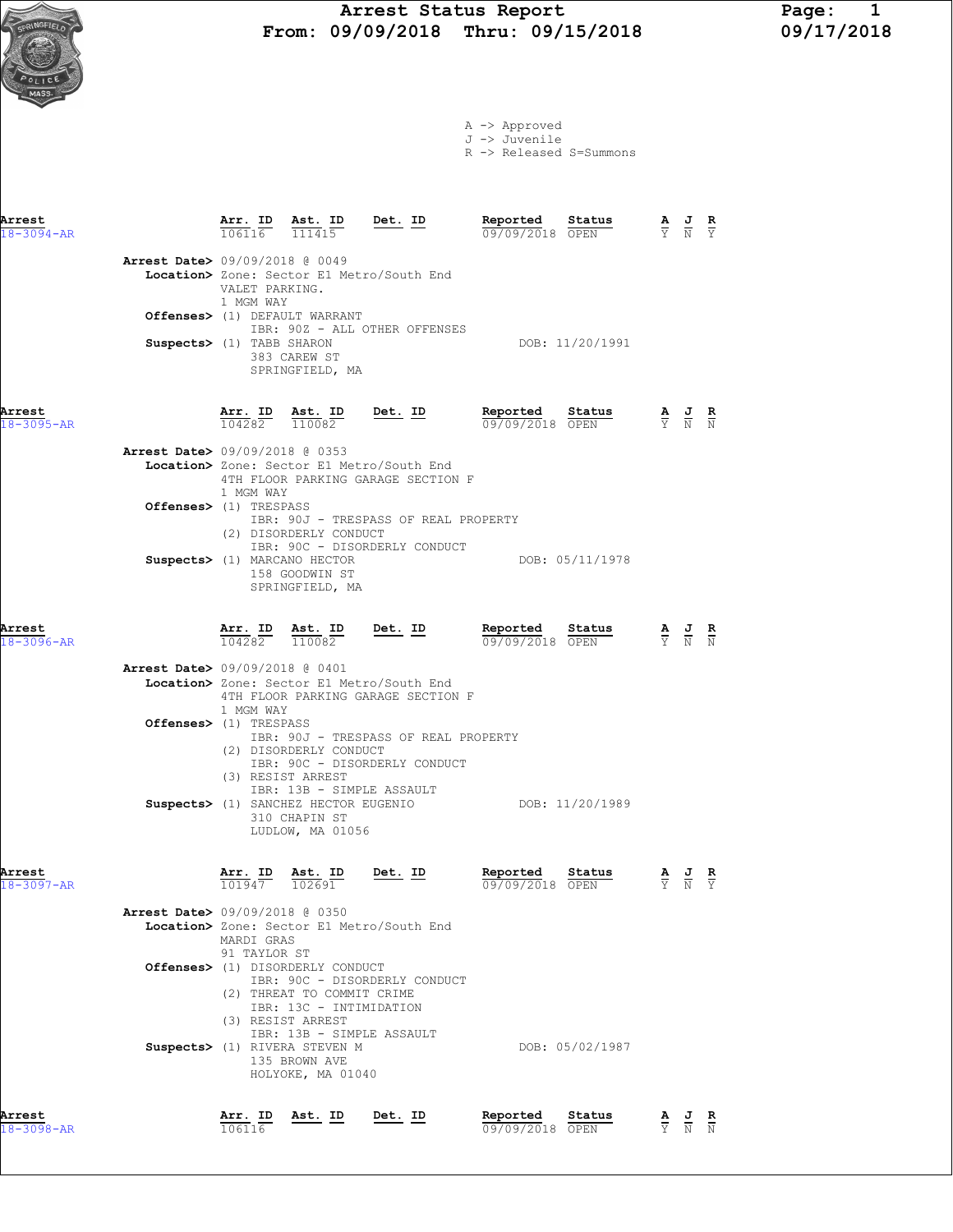## Arrest Status Report Page: 2 From: 09/09/2018 Thru: 09/15/2018 09/17/2018

|                            |                              |                                                                                                                                                                                                                                        |                                                                                                                                                                                | A -> Approved<br>J -> Juvenile<br>R -> Released S=Summons |                 |                                                                                                 |  |
|----------------------------|------------------------------|----------------------------------------------------------------------------------------------------------------------------------------------------------------------------------------------------------------------------------------|--------------------------------------------------------------------------------------------------------------------------------------------------------------------------------|-----------------------------------------------------------|-----------------|-------------------------------------------------------------------------------------------------|--|
|                            | 145 STATE ST                 | <b>Arrest Date&gt;</b> 09/09/2018 @ 0510<br>HOLIDAY INN EXPRESS<br>(2) LIGHTS VIOLATION, MV                                                                                                                                            | Location> Zone: Sector E1 Metro/South End<br>Offenses> (1) UNLICENSED OPERATION OF MV<br>IBR: 99 - TRAFFIC, TOWN BY-LAW OFFENSES<br>IBR: 99 - TRAFFIC, TOWN BY-LAW OFFENSES    |                                                           |                 |                                                                                                 |  |
|                            | Suspects> (1) YOSHAA AYESH   | (3) INSPECTION/STICKER, NO<br>34 MOSELEY AVE                                                                                                                                                                                           | IBR: 99 - TRAFFIC, TOWN BY-LAW OFFENSES<br>IBR: 99 - TRAFFIC, TOWN BY-LAW OFFENSES<br>WEST SPRINGFIELD, MA 01089                                                               | (4) VIOLATION DPW SIGNS (Ex. ONE WAY; MUST TURN)          | DOB: 01/01/1987 |                                                                                                 |  |
| Arrest<br>$18 - 3100 - AR$ |                              |                                                                                                                                                                                                                                        | $\frac{\texttt{Arr. ID}}{112491}$ $\frac{\texttt{ Ast. ID}}{107051}$ Det. ID                                                                                                   | Reported Status<br>09/09/2018 OPEN                        |                 | $\frac{\mathbf{A}}{\mathbf{Y}}$ $\frac{\mathbf{J}}{\mathbf{N}}$ $\frac{\mathbf{R}}{\mathbf{Y}}$ |  |
|                            | ALBERTA ST                   | Arrest Date> 09/09/2018 @ 1116<br>(2) INSPECTION/STICKER, NO                                                                                                                                                                           | Location> Zone: Sector H2 Forest Park/EFP<br>Offenses> (1) LICENSE SUSPENDED, OP MV WITH<br>IBR: 99 - TRAFFIC, TOWN BY-LAW OFFENSES<br>IBR: 99 - TRAFFIC, TOWN BY-LAW OFFENSES |                                                           |                 |                                                                                                 |  |
|                            |                              | (3) DEFAULT WARRANT<br>(4) ARREST WARRANT<br>Suspects> (1) DELEON MICHAEL P<br>84 DUBOIS ST<br>SPRINGFIELD, MA 01119                                                                                                                   | IBR: 90Z - ALL OTHER OFFENSES<br>IBR: 90Z - ALL OTHER OFFENSES                                                                                                                 |                                                           | DOB: 04/21/1965 |                                                                                                 |  |
| Arrest<br>$18 - 3101 - AR$ |                              | $\frac{\texttt{Arr.}}{107940}$ $\frac{\texttt{ Ast.}}{112497}$<br>Ast. ID Det. ID                                                                                                                                                      |                                                                                                                                                                                | Reported Status<br>09/09/2018 OPEN                        |                 | $\frac{\mathbf{A}}{\mathbf{Y}}$ $\frac{\mathbf{J}}{\mathbf{N}}$ $\frac{\mathbf{R}}{\mathbf{Y}}$ |  |
|                            | 5 DRAPER ST                  | <b>Arrest Date&gt; 09/09/2018 @ 1612</b><br>Suspects> (1) HIGGINS MICHAEL DAVON<br>128 MIDDLESEX ST<br>SPRINGFIELD, MA 01109                                                                                                           | Location> Zone: Sector H3 Forest Park/EFP<br>Offenses> (1) FUGITIVE FROM JUSTICE ON COURT WARRANT<br>IBR: 90Z - ALL OTHER OFFENSES                                             |                                                           | DOB: 07/20/1992 |                                                                                                 |  |
| Arrest<br>$18 - 3104 - AR$ | $\frac{\text{Arr.}}{107751}$ | $\frac{\text{Ast.}}{111519}$                                                                                                                                                                                                           | Det. ID                                                                                                                                                                        | Reported<br>09/09/2018 OPEN                               | Status          | $\frac{\mathbf{A}}{\mathbf{Y}}$ $\frac{\mathbf{J}}{\mathbf{N}}$ $\frac{\mathbf{R}}{\mathbf{Y}}$ |  |
|                            | 140 ARMORY ST                | Arrest Date> 09/09/2018 @ 2340<br>IBR: 23C - SHOPLIFTING<br>$(2)$ . A&B $(Simple)$<br>IBR: 13B - SIMPLE ASSAULT<br>(3) RESIST ARREST<br>IBR: 13B - SIMPLE ASSAULT<br>Suspects> (1) BASDEN ABDUL IBEN<br>9 SEARLE PL<br>SPRINGFIELD, MA | Location> Zone: Sector E2 Metro/6Corners<br>Offenses> (1) SHOPLIFTING BY CONCEALING MDSE, 3RD OFF.                                                                             |                                                           | DOB: 04/23/1979 |                                                                                                 |  |
| Arrest                     |                              | Arr. ID Ast. ID                                                                                                                                                                                                                        | Det. ID                                                                                                                                                                        | Reported                                                  | Status          | A J R                                                                                           |  |

18-3105-AR 111530 S167 09/10/2018 OPEN Y N N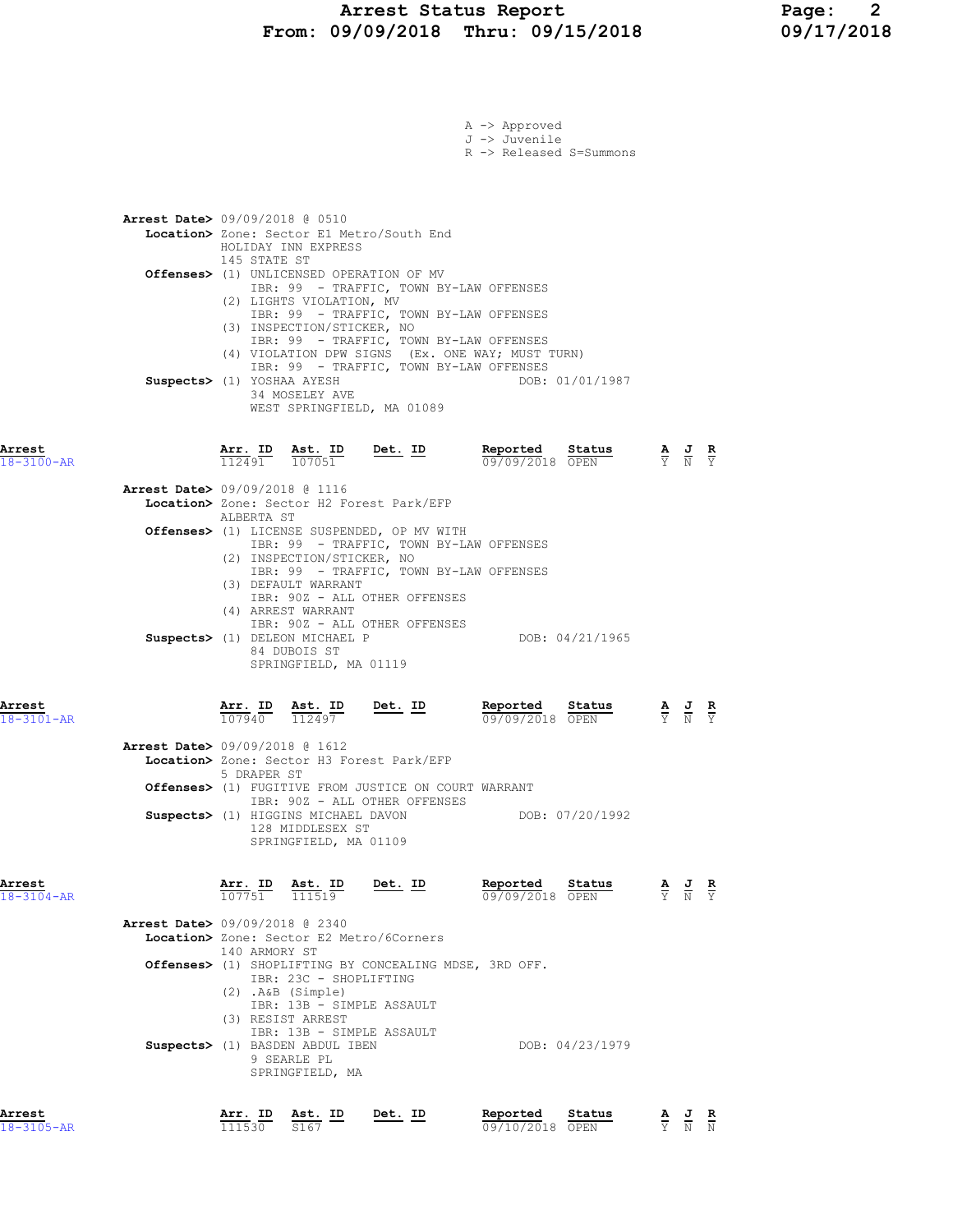# Arrest Status Report Page: 3<br>19/09/2018 Thru: 09/15/2018 09/17/2018 From: 09/09/2018 Thru: 09/15/2018

|                            | Offenses> (1) TRESPASS                                       |                                              | Suspects> (1) WHITE MATTHEW ALLEN<br>121 MIDDLESEX ST<br>SPRINGFIELD, MA                                                                         | IBR: 90J - TRESPASS OF REAL PROPERTY                                                                                                                                                                                                                                                       | DOB: 01/01/1982                                                                                                                                |                                                                                                 |  |
|----------------------------|--------------------------------------------------------------|----------------------------------------------|--------------------------------------------------------------------------------------------------------------------------------------------------|--------------------------------------------------------------------------------------------------------------------------------------------------------------------------------------------------------------------------------------------------------------------------------------------|------------------------------------------------------------------------------------------------------------------------------------------------|-------------------------------------------------------------------------------------------------|--|
| Arrest<br>18-3106-AR       | Arrest Date> 09/10/2018 @ 0330<br>Suspects> (1) DIAZ GUSTAVO | $\frac{\texttt{Arr.}}{106117}$<br>1 MGM WAY  | <u>Ast. ID</u><br>109489<br>BEER GARDEN BY RED ROSE<br>Offenses> (1) DRUG, POSSESS CLASS B<br>565 S CANAL ST Apt. #323<br>HOLYOKE, MA 01040      | <u>Det. ID</u><br>Location> Zone: Sector E1 Metro/South End<br>IBR: 35A - DRUG / NARCOTIC VIOLATIONS                                                                                                                                                                                       | Reported<br>Status<br>09/10/2018 OPEN<br>DOB: 06/08/1969                                                                                       | $\frac{\mathbf{A}}{\mathbf{Y}}$ $\frac{\mathbf{J}}{\mathbf{N}}$ $\frac{\mathbf{R}}{\mathbf{N}}$ |  |
| Arrest<br>$18 - 3107 - AR$ | Arrest Date> 09/10/2018 @ 1715                               | 108847 107783<br>109 ABBE AVE                | Arr. ID Ast. ID<br>Offenses> (1) DEFAULT WARRANT<br>Suspects> (1) DOMINGUEZ ALEXANDER<br>109 ABBE AVE<br>SPRINGFIELD, MA                         | Det. ID<br>Location> Zone: Sector A N. End/Memorial<br>IBR: 90Z - ALL OTHER OFFENSES                                                                                                                                                                                                       | Reported Status<br>09/10/2018 OPEN<br>DOB: 11/29/1988                                                                                          | $\frac{\mathbf{A}}{\mathbf{Y}}$ $\frac{\mathbf{J}}{\mathbf{N}}$ $\frac{\mathbf{R}}{\mathbf{N}}$ |  |
| Arrest<br>$18 - 3108 - AR$ | Arrest Date> 09/10/2018 @ 1733                               | Arr. ID<br>100652<br>ISLAND POND RD          | Ast. ID<br>T498<br>(3) DEFAULT WARRANT<br>(4) DEFAULT WARRANT<br>(5) DEFAULT WARRANT<br>(6) DEFAULT WARRANT<br>Suspects> (1) BROWN DERRICK SHAWN | <u>Det. ID</u><br>Location> Zone: Sector H2 Forest Park/EFP<br>Offenses> (1) LICENSE SUSPENDED, OP MV WITH<br>(2) NUMBER PLATE VIOLATION TO CONCEAL ID<br>IBR: 90Z - ALL OTHER OFFENSES<br>IBR: 90Z - ALL OTHER OFFENSES<br>IBR: 90Z - ALL OTHER OFFENSES<br>IBR: 90Z - ALL OTHER OFFENSES | Reported<br>Status<br>09/10/2018 OPEN<br>IBR: 99 - TRAFFIC, TOWN BY-LAW OFFENSES<br>IBR: 99 - TRAFFIC, TOWN BY-LAW OFFENSES<br>DOB: 08/04/1968 | $\frac{\mathbf{A}}{\mathbf{Y}}$ $\frac{\mathbf{J}}{\mathbf{N}}$ $\frac{\mathbf{R}}{\mathbf{Y}}$ |  |
| Arrest<br>18-3109-AR       | <b>Arrest Date&gt;</b> 09/10/2018 @ 1942                     | $\frac{\text{Arr.}}{\text{D662}}$ ID<br>D662 | 40 CHURCH ST<br>SPRINGFIELD, MA 01107<br>Ast. ID<br>109860                                                                                       | <u>Det. ID</u>                                                                                                                                                                                                                                                                             | Reported<br>Status<br>09/10/2018 OPEN                                                                                                          | $\frac{\mathbf{A}}{\mathbf{Y}}$ $\frac{\mathbf{J}}{\mathbf{N}}$ $\frac{\mathbf{R}}{\mathbf{N}}$ |  |
|                            |                                                              | HALLWAY                                      | Location> Zone: Sector H1 Forest Park                                                                                                            |                                                                                                                                                                                                                                                                                            |                                                                                                                                                |                                                                                                 |  |

51 FORT PLEASANT AVE Apt. #3L

Offenses> (1) COCAINE, TRAFFICKING IN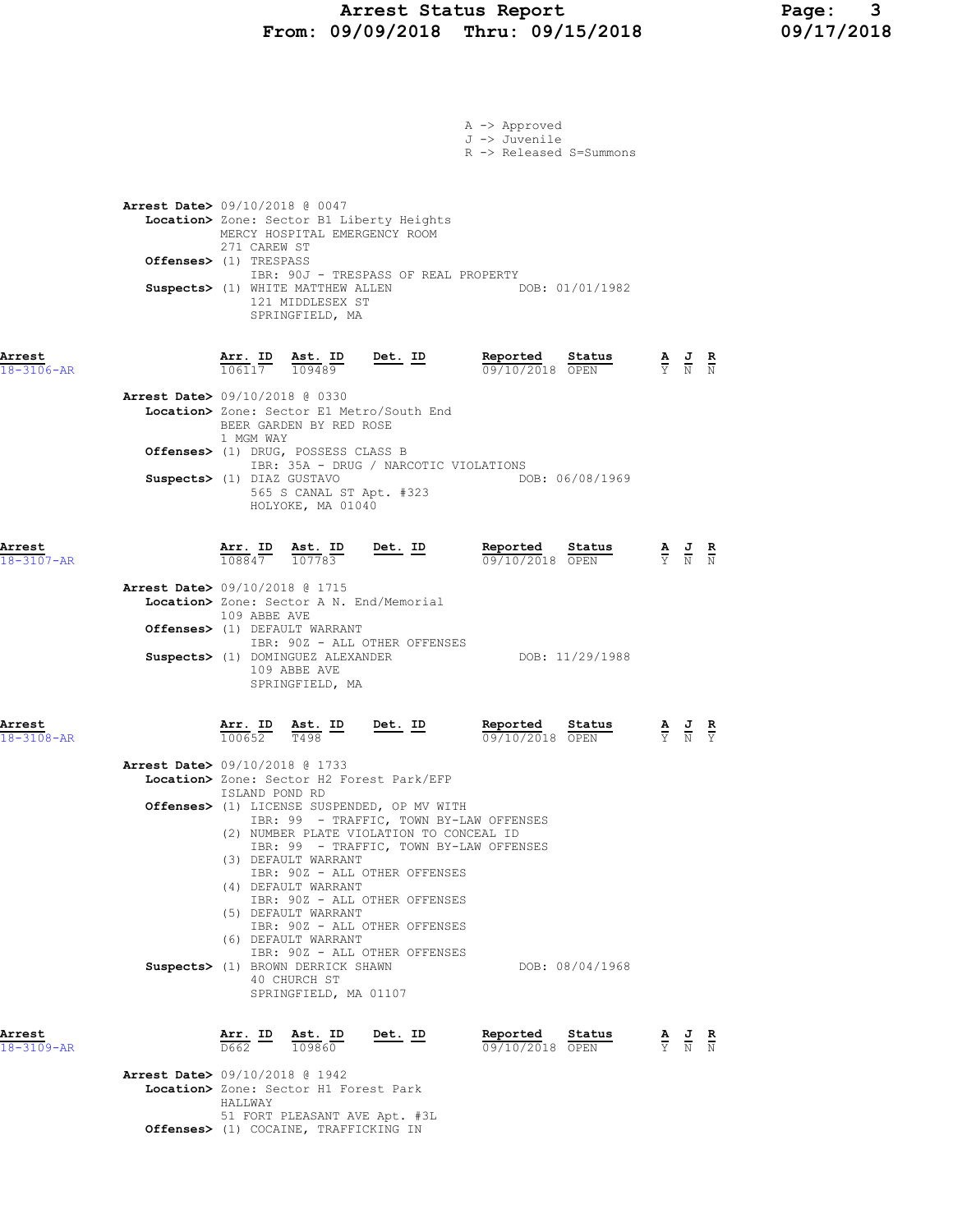|                            |                                                                                                                                                                                                                                                                                                                                                                                                                                                                                                                             | A -> Approved<br>J -> Juvenile<br>R -> Released S=Summons |                                                                                                       |               |
|----------------------------|-----------------------------------------------------------------------------------------------------------------------------------------------------------------------------------------------------------------------------------------------------------------------------------------------------------------------------------------------------------------------------------------------------------------------------------------------------------------------------------------------------------------------------|-----------------------------------------------------------|-------------------------------------------------------------------------------------------------------|---------------|
|                            | IBR: 35A - DRUG / NARCOTIC VIOLATIONS<br>(2) DRUG, POSSESS TO DISTRIB CLASS B<br>IBR: 35A - DRUG / NARCOTIC VIOLATIONS<br>(3) DRUG, POSSESS TO DISTRIB CLASS D<br>IBR: 35A - DRUG / NARCOTIC VIOLATIONS<br>(4) CONSPIRACY TO VIOLATE DRUG LAW<br>IBR: 90Z - ALL OTHER OFFENSES<br>(5) POSSESSION AMMO W/O ID (MACE + AMMO)<br>IBR: 90Z - ALL OTHER OFFENSES<br>(6) Reckless Endangerment of a Child<br>IBR: 13B - SIMPLE ASSAULT<br>Suspects> (1) HOWARD YVETTE J<br>51 FORT PLEASANT AVE Apt. #3L<br>SPRINGFIELD, MA 01109 | DOB: 06/04/1989                                           |                                                                                                       |               |
| Arrest<br>18-3110-AR       | Arr. ID<br>Ast. ID<br>Det. ID<br>109860<br>G889                                                                                                                                                                                                                                                                                                                                                                                                                                                                             | Reported<br>Status<br>09/10/2018 OPEN                     | $\frac{\mathbf{A}}{\overline{Y}}$ $\frac{\mathbf{J}}{\overline{N}}$ $\frac{\mathbf{R}}{\overline{Y}}$ |               |
|                            | Arrest Date> 09/10/2018 @ 2013<br>Location> Zone: Sector H1 Forest Park<br>HALLMAY<br>51 FORT PLEASANT AVE                                                                                                                                                                                                                                                                                                                                                                                                                  |                                                           |                                                                                                       |               |
|                            | Offenses> (1) CONSPIRACY TO VIOLATE DRUG LAW<br>IBR: 90Z - ALL OTHER OFFENSES                                                                                                                                                                                                                                                                                                                                                                                                                                               |                                                           |                                                                                                       |               |
|                            | Suspects> (1) TORRES JASON ALEXANDER<br>589 CHICOPEE ST Apt. #1ST<br>CHICOPEE, MA 01020                                                                                                                                                                                                                                                                                                                                                                                                                                     | DOB: 03/17/1993                                           |                                                                                                       |               |
| Arrest<br>$18 - 3111 - AR$ | Arr. ID<br>$rac{\text{Ast.}}{G889}$ ID<br>$Det. ID$<br>109860                                                                                                                                                                                                                                                                                                                                                                                                                                                               | Reported<br>Status<br>09/10/2018 OPEN                     | $\frac{\mathbf{A}}{\mathbf{Y}}$ $\frac{\mathbf{J}}{\mathbf{N}}$ $\frac{\mathbf{R}}{\mathbf{Y}}$       |               |
|                            | <b>Arrest Date&gt; 09/10/2018 @ 2020</b><br>Location> Zone: Sector H1 Forest Park<br>HALLWAY<br>51 FORT PLEASANT AVE<br>Offenses> (1) DRUG, POSSESS TO DISTRIB CLASS B<br>IBR: 35A - DRUG / NARCOTIC VIOLATIONS<br>(2) CONSPIRACY TO VIOLATE DRUG LAW<br>IBR: 90Z - ALL OTHER OFFENSES<br>Suspects> (1) STENSON DERRICK NIMIRE                                                                                                                                                                                              | DOB: 07/01/2000                                           |                                                                                                       |               |
|                            | 202 FORT PLEASANT AVE<br>SPRINGFIELD, MA 01108                                                                                                                                                                                                                                                                                                                                                                                                                                                                              |                                                           |                                                                                                       |               |
| Arrest<br>18-3112-AR       | <b>Arr. ID Ast. ID</b><br>$\frac{107789}{109785}$<br><u>Det. ID</u><br>Ast. ID                                                                                                                                                                                                                                                                                                                                                                                                                                              | Reported<br>Status<br>09/10/2018 OPEN                     | $\frac{A}{Y}$ $\frac{J}{N}$                                                                           | $\frac{R}{Y}$ |
|                            | <b>Arrest Date&gt; 09/10/2018 @ 2216</b><br>Location> Zone: Sector H1 Forest Park<br>WALGREENS<br>501 SUMNER AVE                                                                                                                                                                                                                                                                                                                                                                                                            |                                                           |                                                                                                       |               |
|                            | Offenses> (1) DEFAULT WARRANT<br>IBR: 90Z - ALL OTHER OFFENSES<br>Suspects> (1) TRICOCHE CARLOS<br>59 WOODSIDE TER Apt. #22<br>SPRINGFIELD, MA                                                                                                                                                                                                                                                                                                                                                                              | DOB: 01/20/1971                                           |                                                                                                       |               |
| Arrest<br>18-3114-AR       | Arr. ID Ast. ID Det. ID<br>$\frac{1}{10001}$ $\frac{1}{1000}$ $\frac{1}{1000}$<br><b>Arrest Date&gt;</b> 09/11/2018 @ 1100                                                                                                                                                                                                                                                                                                                                                                                                  | Reported Status<br>09/11/2018 OPEN                        | $\frac{\mathbf{A}}{\mathbf{Y}}$ $\frac{\mathbf{J}}{\mathbf{N}}$ $\frac{\mathbf{R}}{\mathbf{N}}$       |               |
|                            | Location> Zone: Sector G1 P.P./Boston Rd.<br>BAY ST                                                                                                                                                                                                                                                                                                                                                                                                                                                                         |                                                           |                                                                                                       |               |
|                            | <b>Offenses&gt;</b> (1) UNLICENSED OPERATION OF MV<br>IBR: 99 - TRAFFIC, TOWN BY-LAW OFFENSES<br>(2) UNREGISTERED MOTOR VEHICLE<br>IBR: 99 - TRAFFIC, TOWN BY-LAW OFFENSES                                                                                                                                                                                                                                                                                                                                                  |                                                           |                                                                                                       |               |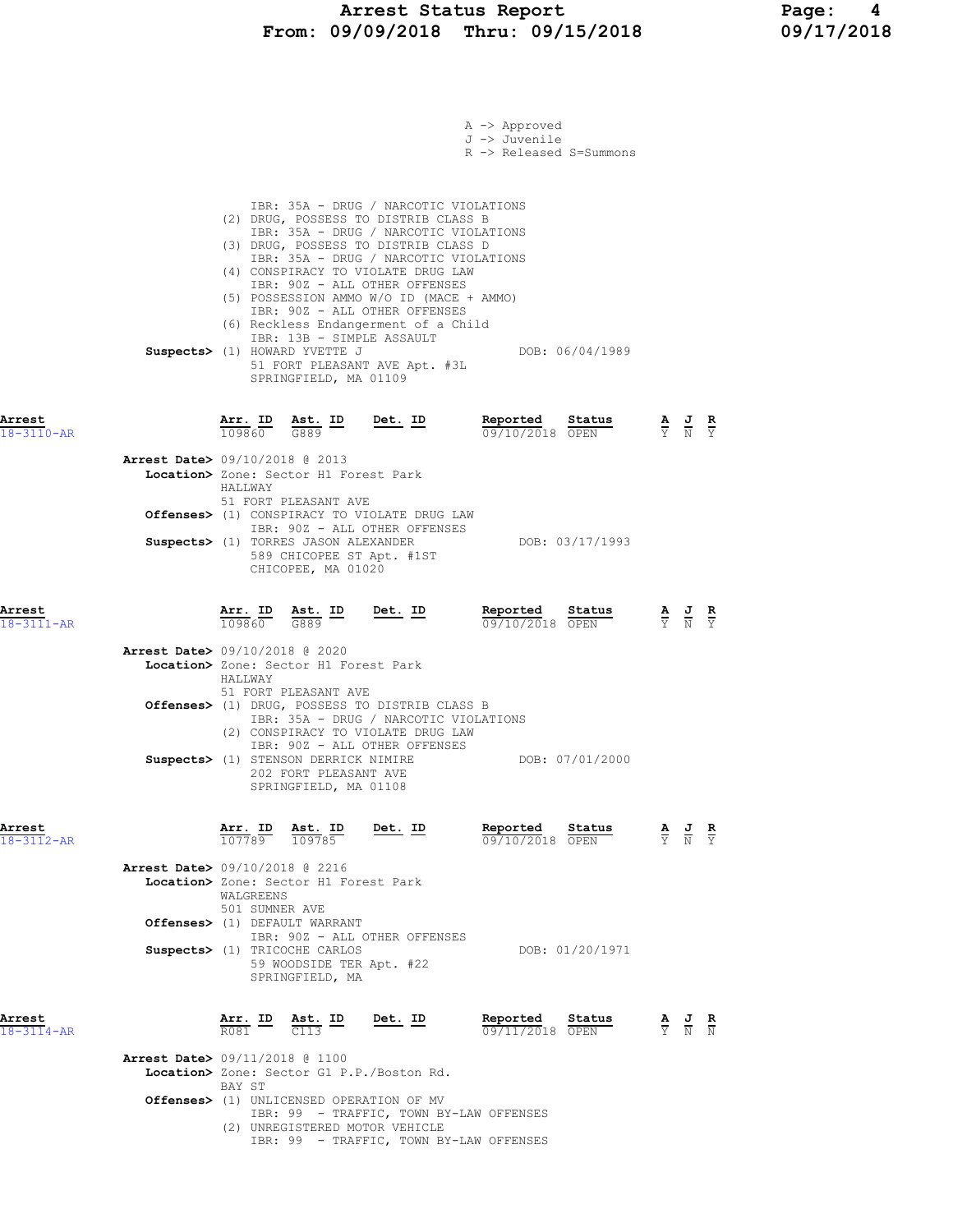### Arrest Status Report Page: 5 From: 09/09/2018 Thru: 09/15/2018 09/17/2018

| Arrest<br>18-3120-AR       |                                                                    | Arr. ID<br>P971        | Ast. ID                                                                                                                    | Det. ID                                                                                                                                                           | Reported<br>Status<br>09/11/2018 OPEN                                                                                                         |                                                                                                 | $\frac{\mathbf{A}}{\mathbf{Y}}$ $\frac{\mathbf{J}}{\mathbf{N}}$ $\frac{\mathbf{R}}{\mathbf{N}}$ |  |
|----------------------------|--------------------------------------------------------------------|------------------------|----------------------------------------------------------------------------------------------------------------------------|-------------------------------------------------------------------------------------------------------------------------------------------------------------------|-----------------------------------------------------------------------------------------------------------------------------------------------|-------------------------------------------------------------------------------------------------|-------------------------------------------------------------------------------------------------|--|
|                            | Arrest Date> 09/11/2018 @ 1724                                     | STATE ST               | Suspects> (1) LAUREANO JOSEPH<br>77 MARSDEN ST<br>SPRINGFIELD, MA 01119                                                    | Location> Zone: Sector F2 Old&Upper Hill<br>Offenses> (1) UNLICENSED OPERATION OF MV<br>IBR: 99 - TRAFFIC, TOWN BY-LAW OFFENSES<br>(2) UNREGISTERED MOTOR VEHICLE | IBR: 99 - TRAFFIC, TOWN BY-LAW OFFENSES<br>DOB: 09/14/1998                                                                                    |                                                                                                 |                                                                                                 |  |
| Arrest<br>$18 - 3119 - AR$ |                                                                    |                        |                                                                                                                            | $\frac{\texttt{Arr.}}{107940}$ $\frac{\texttt{ Ast.}}{100136}$ Det. ID                                                                                            | Reported<br>Status<br>09/11/2018 OPEN                                                                                                         | $\frac{\mathbf{A}}{\mathbf{Y}}$ $\frac{\mathbf{J}}{\mathbf{N}}$ $\frac{\mathbf{R}}{\mathbf{N}}$ |                                                                                                 |  |
|                            | Suspects> (1) AMARO MICHAEL                                        |                        | 64 ROCKLAND ST                                                                                                             | IBR: 90J - TRESPASS OF REAL PROPERTY<br>(2) VIOL. OF CITY ORD. - Open Container<br>IBR: 90Z - ALL OTHER OFFENSES<br>SPRINGFIELD, MA 01118-2034                    | DOB: 10/21/1971                                                                                                                               |                                                                                                 |                                                                                                 |  |
| $18 - 3118 - AR$           | <b>Arrest Date&gt;</b> 09/11/2018 @ 1700<br>Offenses> (1) TRESPASS | 101948<br>38 SCHOOL ST | 101951                                                                                                                     | Location> Zone: Sector E2 Metro/6Corners                                                                                                                          | $09/11/2018$ OPEN                                                                                                                             |                                                                                                 |                                                                                                 |  |
| Arrest                     | <b>Arrest Date&gt;</b> 09/11/2018 @ 1700<br>Offenses> (1) TRESPASS | 38 SCHOOL ST           | 951 WORTHINGTON ST<br>SPRINGFIELD, MA                                                                                      | Location> Zone: Sector E2 Metro/6Corners<br>IBR: 90J - TRESPASS OF REAL PROPERTY<br>Arr. ID Ast. ID Det. ID                                                       | Suspects> (1) GONZALEZ JOSE ANTHONY DOB: 07/30/1980<br>Reported<br>$\frac{\text{Status}}{\text{start}}$                                       |                                                                                                 | $\frac{\mathbf{A}}{\mathbf{Y}}$ $\frac{\mathbf{J}}{\mathbf{N}}$ $\frac{\mathbf{R}}{\mathbf{Y}}$ |  |
| Arrest<br>18-3117-AR       |                                                                    |                        |                                                                                                                            | $\frac{\texttt{Arr. ID}}{101948}$ $\frac{\texttt{ Ast. ID}}{101951}$ Det. ID                                                                                      | <b>Reported Status A J R</b><br>09/11/2018 OPEN $\frac{1}{Y}$ N Y                                                                             |                                                                                                 |                                                                                                 |  |
|                            | <b>Arrest Date&gt;</b> 09/11/2018 @ 1100                           |                        | Location> Zone: Sector F1 McKnight/Bay<br>91 OAK GROVE AVE Apt. #1FL<br>SPRINGFIELD, MA 01109                              | IBR: 90Z - ALL OTHER OFFENSES<br>Suspects> (1) PARKER WILLIAM PRINCE<br>91 OAK GROVE AVE Apt. #1FL                                                                | Offenses> (1) DEFAULT WARRANT#1823CR2925, RESIST ARREST, POSS CL B<br>DOB: 12/12/1998                                                         |                                                                                                 |                                                                                                 |  |
| Arrest<br>18-3115-AR       |                                                                    | $\frac{1}{112456}$     |                                                                                                                            | $\frac{\texttt{Ast.}}{D154}$ ID Det. ID                                                                                                                           | Reported<br><b>Status A J R</b><br>OPEN Y N Y<br>09/11/2018 OPEN                                                                              |                                                                                                 |                                                                                                 |  |
|                            |                                                                    |                        | (3) UNINSURED MOTOR VEHICLE<br>(4) STOP FOR POLICE, FAIL<br>(5) MARKED LANES VIOLATION<br>174 CENTRE ST<br>SPRINGFIELD, MA | IBR: 99 - TRAFFIC, TOWN BY-LAW OFFENSES                                                                                                                           | IBR: 99 - TRAFFIC, TOWN BY-LAW OFFENSES<br>IBR: 99 - TRAFFIC, TOWN BY-LAW OFFENSES<br>Suspects> (1) HENDERSON QUINDELL DESHUN DOB: 05/18/1990 |                                                                                                 |                                                                                                 |  |
|                            |                                                                    |                        |                                                                                                                            |                                                                                                                                                                   | A -> Approved<br>J -> Juvenile<br>R -> Released S=Summons                                                                                     |                                                                                                 |                                                                                                 |  |
|                            |                                                                    |                        |                                                                                                                            |                                                                                                                                                                   |                                                                                                                                               |                                                                                                 |                                                                                                 |  |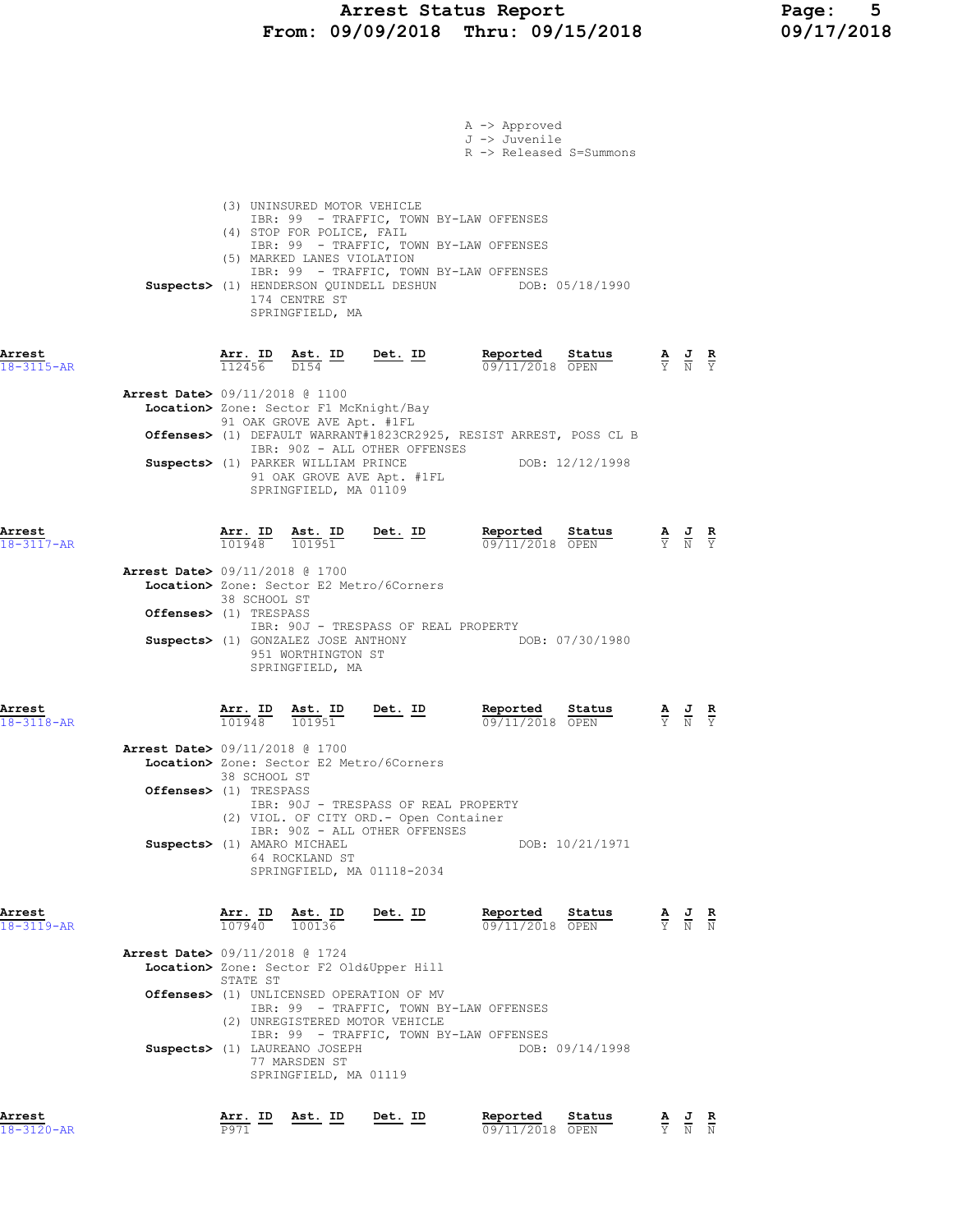|                            |                                          |                 |                                                                                      |                                                                                                                      | A -> Approved<br>J -> Juvenile<br>R -> Released S=Summons                                         |                                                                                                 |               |
|----------------------------|------------------------------------------|-----------------|--------------------------------------------------------------------------------------|----------------------------------------------------------------------------------------------------------------------|---------------------------------------------------------------------------------------------------|-------------------------------------------------------------------------------------------------|---------------|
|                            | <b>Arrest Date&gt;</b> 09/11/2018 @ 1828 | 208 OAKLAND ST  | Location> Zone: Sector H1 Forest Park<br>(2) STOP/YIELD, FAIL TO                     | Offenses> (1) LICENSE SUSPENDED, OP MV WITH                                                                          | IBR: 99 - TRAFFIC, TOWN BY-LAW OFFENSES<br>IBR: 99 - TRAFFIC, TOWN BY-LAW OFFENSES                |                                                                                                 |               |
|                            |                                          |                 | Suspects> (1) WOLMART WILLIAM JR<br>77 HILLMONT ST<br>SPRINGFIELD, MA                | (3) ARREST WARRANT (DOCKET #1723CR00171)<br>IBR: 90Z - ALL OTHER OFFENSES                                            | DOB: 02/24/1983                                                                                   |                                                                                                 |               |
| Arrest<br>18-3121-AR       |                                          |                 | $\frac{\texttt{Arr.}}{2539}$ $\frac{\texttt{ID}}{P131}$ $\frac{\texttt{lab}}{P131}$  | $Det. ID$                                                                                                            | Reported<br>Status<br>09/11/2018 OPEN                                                             | $\frac{\mathbf{A}}{\mathbf{Y}}$ $\frac{\mathbf{J}}{\mathbf{N}}$ $\frac{\mathbf{R}}{\mathbf{N}}$ |               |
|                            | <b>Arrest Date&gt; 09/11/2018 @ 1835</b> | 109 MALDEN ST   | (2) BRAKES VIOLATION, MV<br>(3) DEFAULT WARRANT                                      | Location> Zone: Sector H2 Forest Park/EFP<br>Offenses> (1) LICENSE SUSPENDED, OP MV WITH                             | IBR: 99 - TRAFFIC, TOWN BY-LAW OFFENSES<br>IBR: 99 - TRAFFIC, TOWN BY-LAW OFFENSES                |                                                                                                 |               |
|                            |                                          |                 | 95 MILL ST Apt. #77<br>SPRINGFIELD, MA                                               | IBR: 90Z - ALL OTHER OFFENSES<br>Suspects> (1) DEBLOK MITCHELL RAYMOND                                               | DOB: 02/21/1966                                                                                   |                                                                                                 |               |
| Arrest<br>$18 - 3122 - AR$ |                                          |                 | $\frac{\texttt{Arr.}}{101937}$ $\frac{\texttt{ Ast.}}{H199}$ $\frac{\texttt{ID}}{H}$ | <u>Det. ID</u>                                                                                                       | Reported<br>Status<br>09/11/2018 OPEN                                                             | $\frac{\mathbf{A}}{\mathbf{Y}}$ $\frac{\mathbf{J}}{\mathbf{N}}$ $\frac{\mathbf{R}}{\mathbf{Y}}$ |               |
|                            | Arrest Date> 09/11/2018 @ 1905           | MAIN ST         | Location> Zone: Sector H1 Forest Park                                                |                                                                                                                      |                                                                                                   |                                                                                                 |               |
|                            |                                          |                 |                                                                                      | Offenses> (1) LICENSE SUSPENDED, OP MV WITH<br>(2) FALSE NAME/SSN, ARRESTEE FURNISH<br>IBR: 90Z - ALL OTHER OFFENSES | IBR: 99 - TRAFFIC, TOWN BY-LAW OFFENSES<br>DOB: 09/17/1997                                        |                                                                                                 |               |
|                            | Suspects> (1) ROSARIO JEAN               |                 | 29 WINDSOR ST<br>SPRINGFIELD, MA                                                     |                                                                                                                      |                                                                                                   |                                                                                                 |               |
| Arrest<br>$18 - 3123 - AR$ |                                          | Arr. ID<br>K456 | Ast. ID<br>H544                                                                      | Det. ID                                                                                                              | Reported<br>Status<br>09/11/2018 OPEN                                                             | $\frac{\mathbf{A}}{\mathbf{Y}}$ $\frac{\mathbf{J}}{\mathbf{N}}$ $\frac{\mathbf{R}}{\mathbf{Y}}$ |               |
|                            | <b>Arrest Date&gt;</b> 09/11/2018 @ 1900 |                 |                                                                                      | Location> Zone: Sector G2 P.P./Boston Rd.                                                                            |                                                                                                   |                                                                                                 |               |
|                            |                                          | 1423 BOSTON RD  | Offenses> (1) DRUG, DISTRIBUTE CLASS B                                               | (2) DRUG, POSSESS TO DISTRIB CLASS B                                                                                 | IBR: 35A - DRUG / NARCOTIC VIOLATIONS                                                             |                                                                                                 |               |
|                            |                                          |                 | Suspects> (1) CARRINGTON DREW DARIELL<br>16 HAWTHORN ST<br>CHICOPEE, MA              | (3) DRUG, POSSESS TO DISTRIB CLASS B                                                                                 | IBR: 35A - DRUG / NARCOTIC VIOLATIONS<br>IBR: 35A - DRUG / NARCOTIC VIOLATIONS<br>DOB: 11/02/1988 |                                                                                                 |               |
| Arrest<br>18-3124-AR       |                                          | Arr. ID<br>K456 | Ast. ID<br>H544                                                                      | Det. ID                                                                                                              | Reported<br>Status<br>09/11/2018 OPEN                                                             | $\frac{\mathbf{A}}{\mathbf{Y}}$ $\frac{\mathbf{J}}{\mathbf{N}}$                                 | $\frac{R}{Y}$ |

 Arrest Date> 09/11/2018 @ 1900 Location> Zone: Sector G2 P.P./Boston Rd.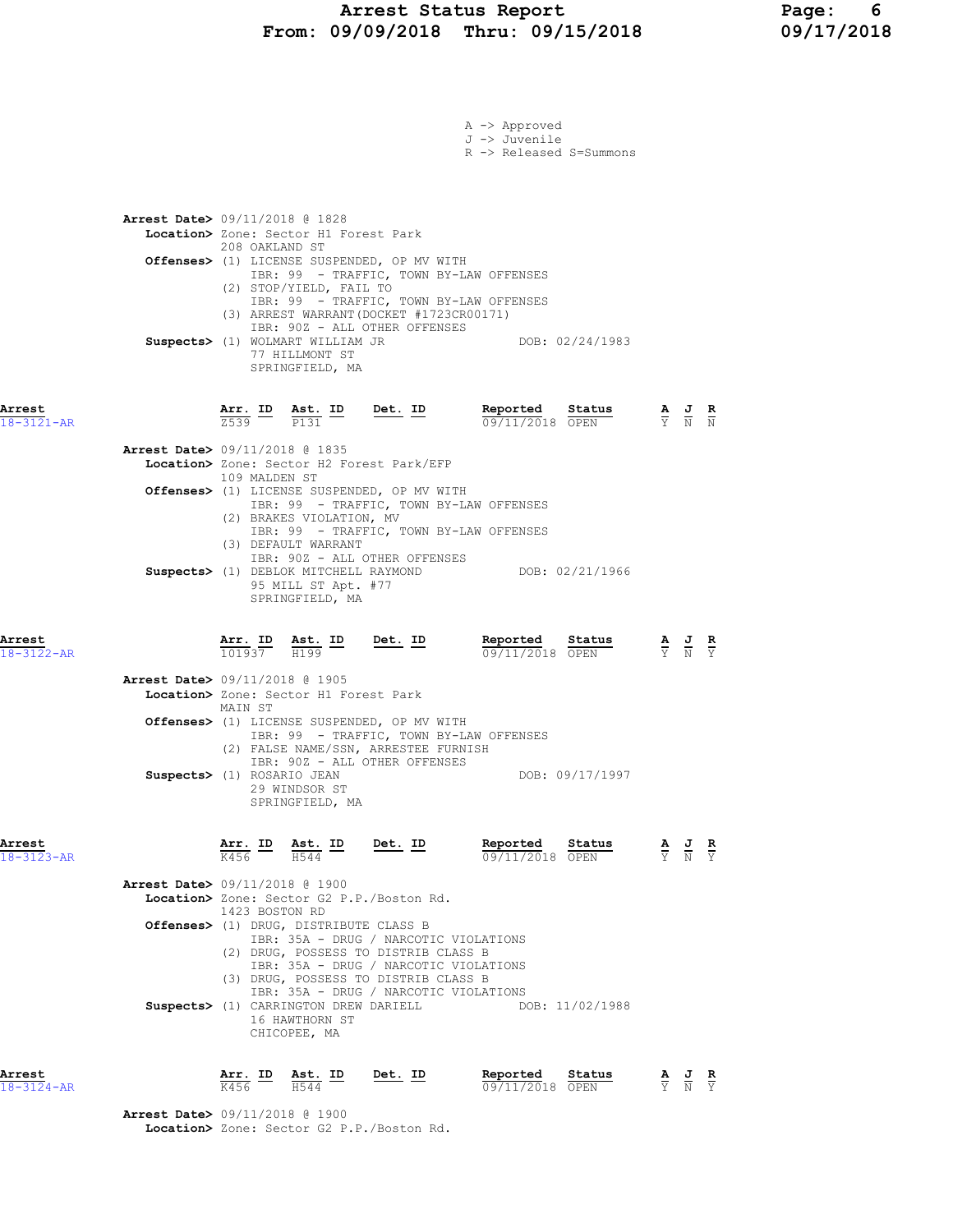## Arrest Status Report Page: 7 From: 09/09/2018 Thru: 09/15/2018 09/17/2018

|                            |                                                          |                                        |                                                                                                                       |                                                                                                                                                                                                  | A -> Approved<br>J -> Juvenile<br>R -> Released S=Summons |                               |                                                                                                 |  |
|----------------------------|----------------------------------------------------------|----------------------------------------|-----------------------------------------------------------------------------------------------------------------------|--------------------------------------------------------------------------------------------------------------------------------------------------------------------------------------------------|-----------------------------------------------------------|-------------------------------|-------------------------------------------------------------------------------------------------|--|
|                            |                                                          | 1423 BOSTON RD                         | Offenses> (1) DRUG, POSSESS CLASS B<br>Suspects> (1) FRAGOSO MARC JAMES<br>52 CANTERBURY RD<br>SPRINGFIELD, MA        | IBR: 35A - DRUG / NARCOTIC VIOLATIONS                                                                                                                                                            | DOB: 01/05/1990                                           |                               |                                                                                                 |  |
| Arrest<br>$18 - 3126 - AR$ | <b>Arrest Date&gt; 09/11/2018 @ 2127</b>                 | STATE ST                               | $\frac{\texttt{Arr. ID}}{111523}$ $\frac{\texttt{ Ast. ID}}{111388}$<br>Location> Zone: Sector F1 McKnight/Bay        | Det. ID                                                                                                                                                                                          | Reported<br>Status<br>09/11/2018 OPEN                     |                               | $\frac{\mathbf{A}}{\mathbf{Y}}$ $\frac{\mathbf{J}}{\mathbf{N}}$ $\frac{\mathbf{R}}{\mathbf{Y}}$ |  |
|                            | Suspects> (1) COLON JUAN                                 |                                        | 221 BAY ST Apt. #A303<br>SPRINGFIELD, MA 01151                                                                        | Offenses> (1) DEFAULT WARRANT (DOCKET#1723CR007146)<br>IBR: 90Z - ALL OTHER OFFENSES                                                                                                             | DOB: 11/09/1983                                           |                               |                                                                                                 |  |
| Arrest<br>$18 - 3127 - AR$ | <b>Arrest Date&gt;</b> 09/11/2018 @ 2225                 |                                        | $\frac{\texttt{Arr.}}{107940}$ $\frac{\texttt{ Ast.}}{100136}$<br>RED ROSE PIZZERIA                                   | $Det. ID$<br>Location> Zone: Sector E1 Metro/South End                                                                                                                                           | Reported Status<br>09/11/2018 OPEN                        |                               | $\frac{\mathbf{A}}{\mathbf{Y}}$ $\frac{\mathbf{J}}{\mathbf{N}}$ $\frac{\mathbf{R}}{\mathbf{Y}}$ |  |
|                            |                                                          | 1074 MAIN ST                           | (3) RESIST ARREST                                                                                                     | Offenses> (1) INDECENT A&B ON PERSON 14 OR OVER<br>IBR: 11D - FORCIBLE FONDLING<br>(2) B&E VEHICLE/BOAT NIGHTTIME FOR FELONY<br>IBR: 23F - THEFT FROM MOTOR VEHICLE<br>IBR: 13B - SIMPLE ASSAULT |                                                           |                               |                                                                                                 |  |
| Arrest<br>18-3128-AR       |                                                          |                                        | Suspects> (1) TABOLICH ALIAKSANDR<br>38 PROSPECT ST<br>$\frac{\texttt{Arr.}}{109821}$ $\frac{\texttt{ Ast.}}{108538}$ | WEST SPRINGFIELD, MA 01089<br><u>Det. ID</u>                                                                                                                                                     | DOB: 01/05/1980<br>Reported<br>Status<br>09/12/2018 OPEN  |                               | $\frac{\mathbf{A}}{\mathbf{Y}}$ $\frac{\mathbf{J}}{\mathbf{N}}$ $\frac{\mathbf{R}}{\mathbf{Y}}$ |  |
|                            | <b>Arrest Date&gt; 09/12/2018 @ 0056</b>                 | UNION STATION                          | 55 FRANK B MURRAY ST<br>Offenses> (1) ARREST WARRANT                                                                  | Location> Zone: Sector E1 Metro/South End<br>IBR: 90Z - ALL OTHER OFFENSES                                                                                                                       |                                                           |                               |                                                                                                 |  |
| Arrest<br>$18 - 3129 - AR$ |                                                          | $\overline{112470}$ $\overline{0.802}$ | Suspects> (1) COLLAZO JOSHUA<br>28 RANDALL PL Apt. #1<br>SPRINGFIELD, MA 01109<br>Arr. ID Ast. ID                     | Det. ID                                                                                                                                                                                          | DOB: 02/04/1995<br>Reported<br>Status                     |                               | $\frac{\mathbf{A}}{\mathbf{Y}}$ $\frac{\mathbf{J}}{\mathbf{N}}$ $\frac{\mathbf{R}}{\mathbf{Y}}$ |  |
|                            | Arrest Date> 09/12/2018 @ 0108<br>Offenses> (1) TRESPASS | 271 CAREW ST                           | Suspects> (1) SHAKEEL JIBRIL                                                                                          | Location> Zone: Sector B1 Liberty Heights<br>MERCY HOSPITAL EMERGENCY ROOM<br>IBR: 90J - TRESPASS OF REAL PROPERTY<br>168 BIRCH PARK CIR Apt. #L<br>WEST SPRINGFIELD, MA 01089                   | 09/12/2018 OPEN<br>DOB: 02/22/1992                        |                               |                                                                                                 |  |
| Arrest<br>$18 - 3130 - AR$ |                                                          | Arr. ID<br>112502                      | Ast. ID<br>112474                                                                                                     | Det. ID                                                                                                                                                                                          | Reported<br>Status<br>09/12/2018 OPEN                     | $rac{\mathbf{A}}{\mathbf{Y}}$ | $\frac{J}{N}$ $\frac{R}{Y}$                                                                     |  |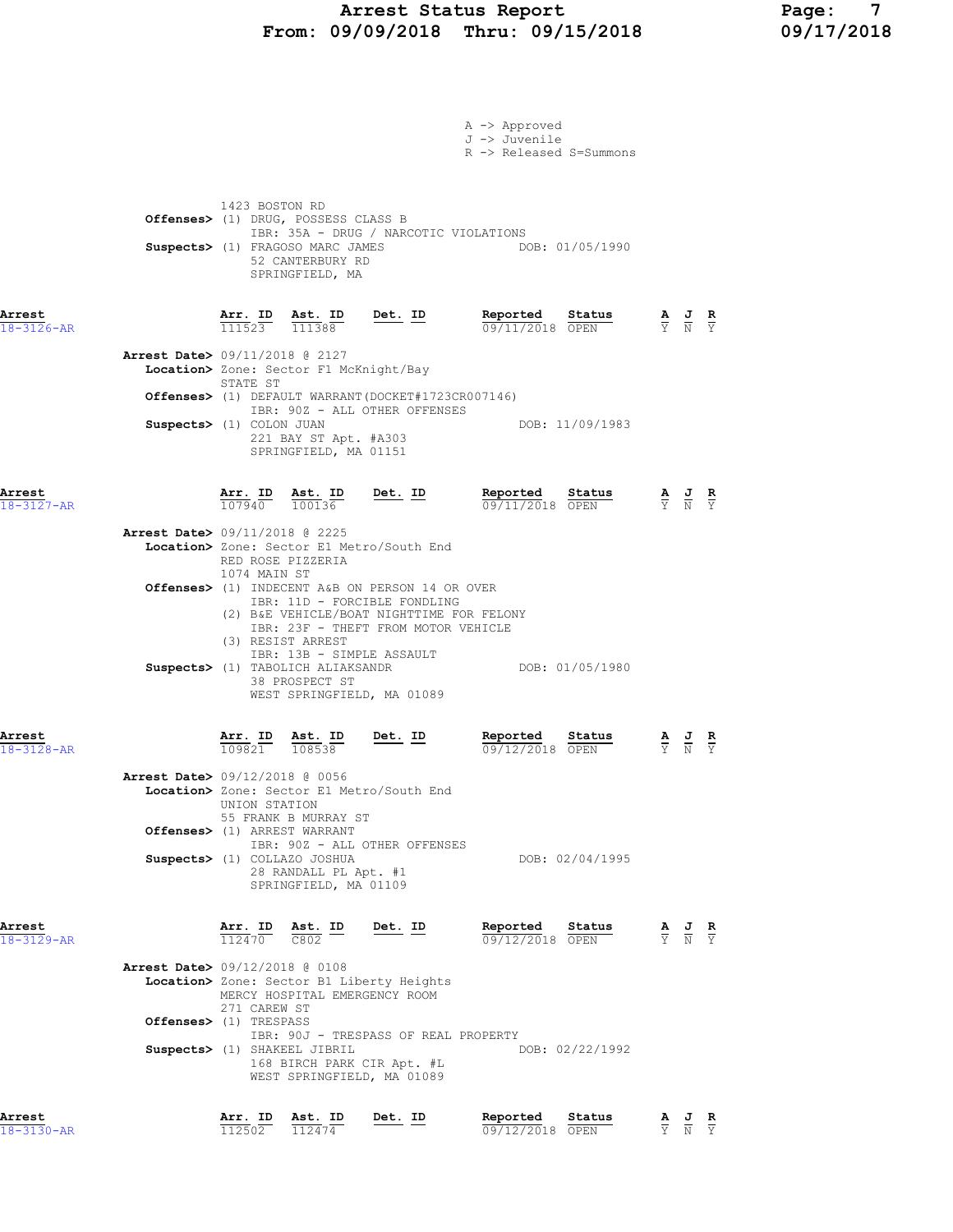|                      |                                          |                |                                                                                                                                   |                                                                                                                                                   | A -> Approved                                                     |                                                                                                 |  |
|----------------------|------------------------------------------|----------------|-----------------------------------------------------------------------------------------------------------------------------------|---------------------------------------------------------------------------------------------------------------------------------------------------|-------------------------------------------------------------------|-------------------------------------------------------------------------------------------------|--|
|                      |                                          |                |                                                                                                                                   |                                                                                                                                                   | J -> Juvenile<br>R -> Released S=Summons                          |                                                                                                 |  |
|                      |                                          |                |                                                                                                                                   |                                                                                                                                                   |                                                                   |                                                                                                 |  |
|                      |                                          |                |                                                                                                                                   |                                                                                                                                                   |                                                                   |                                                                                                 |  |
|                      |                                          |                |                                                                                                                                   |                                                                                                                                                   |                                                                   |                                                                                                 |  |
|                      | <b>Arrest Date&gt;</b> 09/12/2018 @ 0137 |                |                                                                                                                                   | Location> Zone: Sector I4 16Acr/Outer Bel                                                                                                         |                                                                   |                                                                                                 |  |
|                      |                                          | FAIR OAK RD    |                                                                                                                                   |                                                                                                                                                   |                                                                   |                                                                                                 |  |
|                      |                                          |                | Offenses> (1) DEFAULT WARRANT                                                                                                     | IBR: 90Z - ALL OTHER OFFENSES                                                                                                                     |                                                                   |                                                                                                 |  |
|                      |                                          |                | (2) DEFAULT WARRANT                                                                                                               |                                                                                                                                                   |                                                                   |                                                                                                 |  |
|                      |                                          |                | (3) ARREST WARRANT                                                                                                                | IBR: 90Z - ALL OTHER OFFENSES                                                                                                                     |                                                                   |                                                                                                 |  |
|                      |                                          |                |                                                                                                                                   | IBR: 902 - ALL OTHER OFFENSES                                                                                                                     |                                                                   |                                                                                                 |  |
|                      |                                          |                | (4) ARREST WARRANT                                                                                                                | IBR: 90Z - ALL OTHER OFFENSES                                                                                                                     |                                                                   |                                                                                                 |  |
|                      |                                          |                |                                                                                                                                   | (5) LICENSE SUSPENDED, OP MV WITH                                                                                                                 |                                                                   |                                                                                                 |  |
|                      |                                          |                | (6) MARKED LANES VIOLATION                                                                                                        |                                                                                                                                                   | IBR: 99 - TRAFFIC, TOWN BY-LAW OFFENSES                           |                                                                                                 |  |
|                      |                                          |                |                                                                                                                                   |                                                                                                                                                   | IBR: 99 - TRAFFIC, TOWN BY-LAW OFFENSES                           |                                                                                                 |  |
|                      |                                          |                | Suspects> (1) DISCO ROBERT J JR<br>130 SIERRA VISTA RD                                                                            |                                                                                                                                                   | DOB: 02/05/1984                                                   |                                                                                                 |  |
|                      |                                          |                |                                                                                                                                   | SPRINGFIELD, MA 01128-1031                                                                                                                        |                                                                   |                                                                                                 |  |
|                      |                                          |                |                                                                                                                                   |                                                                                                                                                   |                                                                   |                                                                                                 |  |
| Arrest               |                                          |                |                                                                                                                                   | $\frac{\texttt{Arr.}}{\texttt{B218}}$ ID $\frac{\texttt{Ast.}}{\texttt{B497}}$ ID Det. ID                                                         | Reported Status                                                   | $\frac{\mathbf{A}}{\mathbf{Y}}$ $\frac{\mathbf{J}}{\mathbf{N}}$ $\frac{\mathbf{R}}{\mathbf{Y}}$ |  |
| $18 - 3132 - AR$     |                                          |                |                                                                                                                                   |                                                                                                                                                   | 09/12/2018 OPEN                                                   |                                                                                                 |  |
|                      | Arrest Date> 09/12/2018 @ 0655           |                |                                                                                                                                   |                                                                                                                                                   |                                                                   |                                                                                                 |  |
|                      |                                          | IN BEDROOM     | Location> Zone: Sector F1 McKnight/Bay                                                                                            |                                                                                                                                                   |                                                                   |                                                                                                 |  |
|                      |                                          | 55 ANDREW ST   |                                                                                                                                   |                                                                                                                                                   |                                                                   |                                                                                                 |  |
|                      |                                          |                |                                                                                                                                   |                                                                                                                                                   | <b>Offenses&gt;</b> (1) ARREST WARRANT 1823CR006193 ARMED ROBBERY |                                                                                                 |  |
|                      |                                          |                |                                                                                                                                   | IBR: 90Z - ALL OTHER OFFENSES                                                                                                                     | Suspects> (1) EADDY-CHAPMAN SHAIQUAN K DOB: 03/21/1998            |                                                                                                 |  |
|                      |                                          |                | 55 ANDREW ST Apt. #2                                                                                                              |                                                                                                                                                   |                                                                   |                                                                                                 |  |
|                      |                                          |                | SPRINGFIELD, MA 01108                                                                                                             |                                                                                                                                                   |                                                                   |                                                                                                 |  |
|                      |                                          |                |                                                                                                                                   |                                                                                                                                                   |                                                                   |                                                                                                 |  |
| Arrest<br>18-3135-AR |                                          |                |                                                                                                                                   | $\frac{\texttt{Arr.}}{\texttt{B218}}$ $\frac{\texttt{Ab.}}{\texttt{B497}}$ $\frac{\texttt{ID}}{\texttt{B497}}$ $\frac{\texttt{Det.}}{\texttt{D}}$ | Reported Status<br>09/12/2018 OPEN                                | $\frac{\mathbf{A}}{\mathbf{Y}}$ $\frac{\mathbf{J}}{\mathbf{N}}$ $\frac{\mathbf{R}}{\mathbf{Y}}$ |  |
|                      |                                          |                |                                                                                                                                   |                                                                                                                                                   |                                                                   |                                                                                                 |  |
|                      | <b>Arrest Date&gt;</b> 09/12/2018 @ 1025 |                | Location> Zone: Sector H1 Forest Park                                                                                             |                                                                                                                                                   |                                                                   |                                                                                                 |  |
|                      |                                          | INSIDE BEDROOM |                                                                                                                                   |                                                                                                                                                   |                                                                   |                                                                                                 |  |
|                      |                                          |                | 101 CLIFTWOOD ST Apt. #2L                                                                                                         |                                                                                                                                                   | Offenses> (1) ARREST WARRANT 1823CR005244 DIST CLASS B SUBSQ OFF  |                                                                                                 |  |
|                      |                                          |                |                                                                                                                                   | IBR: 90Z - ALL OTHER OFFENSES                                                                                                                     |                                                                   |                                                                                                 |  |
|                      | Suspects> (1) CRUZ ABRAHAM               |                |                                                                                                                                   | 101 CLIFTWOOD ST Apt. #2L                                                                                                                         | DOB: 11/14/1986                                                   |                                                                                                 |  |
|                      |                                          |                |                                                                                                                                   | SPRINGFIELD, MA 01109-3532                                                                                                                        |                                                                   |                                                                                                 |  |
|                      |                                          |                |                                                                                                                                   |                                                                                                                                                   |                                                                   |                                                                                                 |  |
| Arrest               |                                          |                | $\overline{\text{Arr. ID}}$ $\overline{\text{ID}}$ $\overline{\text{Ast. ID}}$ $\overline{\text{ID}}$ $\overline{\text{Det. ID}}$ |                                                                                                                                                   | Reported<br>Status                                                | $\frac{\mathbf{A}}{\mathbf{Y}}$ $\frac{\mathbf{J}}{\mathbf{N}}$ $\frac{\mathbf{R}}{\mathbf{N}}$ |  |
| 18-3136-AR           |                                          | D662.          | A356                                                                                                                              |                                                                                                                                                   | 09/12/2018 OPEN                                                   |                                                                                                 |  |
|                      | Arrest Date> 09/12/2018 @ 1145           |                |                                                                                                                                   |                                                                                                                                                   |                                                                   |                                                                                                 |  |
|                      |                                          | MGM            |                                                                                                                                   | Location> Zone: Sector E1 Metro/South End                                                                                                         |                                                                   |                                                                                                 |  |
|                      |                                          | 1 MGM WAY      |                                                                                                                                   |                                                                                                                                                   |                                                                   |                                                                                                 |  |
|                      |                                          |                |                                                                                                                                   |                                                                                                                                                   | Offenses> (1) (HOLYOKE) DW#1717CR0002582 -UNLIC. OP. MV           |                                                                                                 |  |
|                      |                                          |                | Suspects> (1) FIGUEROA JOSE KEVIN                                                                                                 | IBR: 90Z - ALL OTHER OFFENSES                                                                                                                     | DOB: 11/13/1995                                                   |                                                                                                 |  |
|                      |                                          |                | 33 ARCH ST                                                                                                                        |                                                                                                                                                   |                                                                   |                                                                                                 |  |
|                      |                                          |                | SPRINGFIELD, MA                                                                                                                   |                                                                                                                                                   |                                                                   |                                                                                                 |  |
|                      |                                          |                |                                                                                                                                   |                                                                                                                                                   |                                                                   |                                                                                                 |  |
| Arrest<br>18-3137-AR |                                          |                | $\frac{\texttt{Arr.}}{\texttt{B979}}$ $\frac{\texttt{ID}}{\texttt{K109}}$ $\frac{\texttt{Ast.}}{\texttt{K109}}$                   | <u>Det. ID</u>                                                                                                                                    | Reported Status<br>09/12/2018 OPEN                                | $\frac{\mathbf{A}}{\mathbf{Y}}$ $\frac{\mathbf{J}}{\mathbf{N}}$ $\frac{\mathbf{R}}{\mathbf{N}}$ |  |
|                      |                                          |                |                                                                                                                                   |                                                                                                                                                   |                                                                   |                                                                                                 |  |
|                      | <b>Arrest Date&gt;</b> 09/12/2018 @ 1426 |                |                                                                                                                                   | Location> Zone: Sector E2 Metro/6Corners                                                                                                          |                                                                   |                                                                                                 |  |
|                      |                                          | AVON PL        |                                                                                                                                   |                                                                                                                                                   |                                                                   |                                                                                                 |  |
|                      |                                          |                |                                                                                                                                   |                                                                                                                                                   |                                                                   |                                                                                                 |  |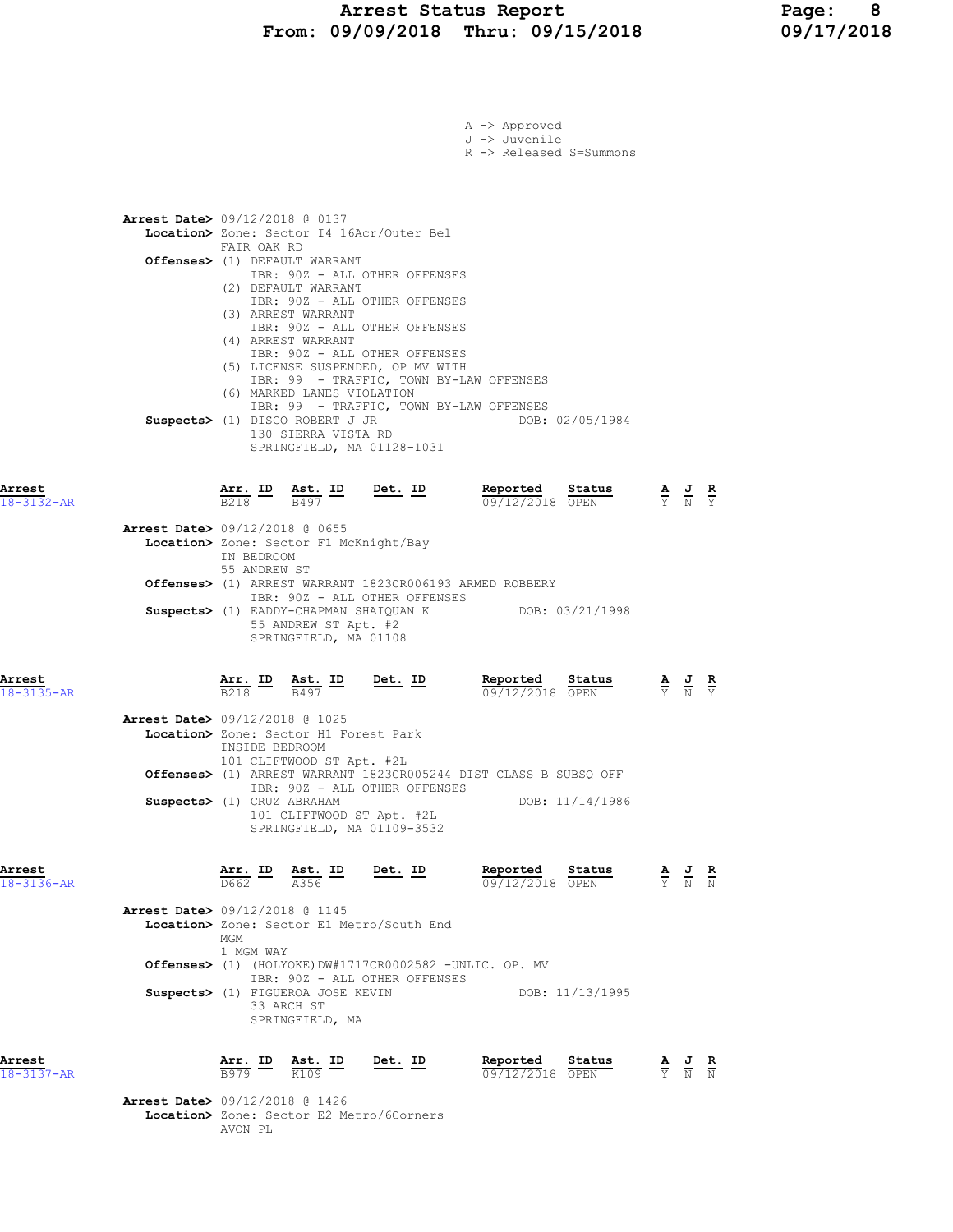## Arrest Status Report Page: 9 From: 09/09/2018 Thru: 09/15/2018 09/17/2018

|                                          |                                                                                    |                                                                             |                                                                                                                                       | A -> Approved<br>J -> Juvenile<br>R -> Released S=Summons |                                                                                                       |  |
|------------------------------------------|------------------------------------------------------------------------------------|-----------------------------------------------------------------------------|---------------------------------------------------------------------------------------------------------------------------------------|-----------------------------------------------------------|-------------------------------------------------------------------------------------------------------|--|
| Suspects> (1) STARK AMY E                | HOMELESS                                                                           | Offenses> (1) DRUG, POSSESS CLASS B<br>SPRINGFIELD, MA                      | IBR: 35A - DRUG / NARCOTIC VIOLATIONS                                                                                                 | DOB: 12/04/1980                                           |                                                                                                       |  |
| Arrest<br>$18 - 3138 - AR$               |                                                                                    |                                                                             | $\frac{\texttt{Arr.}}{\texttt{B979}}$ ID $\frac{\texttt{ Ast.}}{\texttt{K109}}$ ID Det. ID                                            | Reported<br>Status<br>09/12/2018 OPEN                     | $\frac{\mathbf{A}}{\overline{Y}}$ $\frac{\mathbf{J}}{\overline{N}}$ $\frac{\mathbf{R}}{\overline{Y}}$ |  |
| <b>Arrest Date&gt;</b> 09/12/2018 @ 1426 | AVON PL                                                                            |                                                                             | Location> Zone: Sector E2 Metro/6Corners                                                                                              |                                                           |                                                                                                       |  |
| Suspects> (1) RIVERA JULIO               |                                                                                    | Offenses> (1) DRUG, DISTRIBUTE CLASS B                                      | IBR: 35A - DRUG / NARCOTIC VIOLATIONS                                                                                                 | DOB: 01/24/1984                                           |                                                                                                       |  |
|                                          |                                                                                    | 212 WHITE ST<br>SPRINGFIELD, MA 01108                                       |                                                                                                                                       |                                                           |                                                                                                       |  |
| Arrest<br>18-3139-AR                     | $\frac{\texttt{Arr.}}{\texttt{B979}}$ $\frac{\texttt{Ast.}}{\text{K109}}$          |                                                                             | Det. ID                                                                                                                               | Reported<br>Status<br>09/12/2018 OPEN                     | $\frac{\mathbf{A}}{\mathbf{Y}}$ $\frac{\mathbf{J}}{\mathbf{N}}$ $\frac{\mathbf{R}}{\mathbf{Y}}$       |  |
| <b>Arrest Date&gt;</b> 09/12/2018 @ 1400 | 38 SCHOOL ST                                                                       |                                                                             | Location> Zone: Sector E2 Metro/6Corners                                                                                              |                                                           |                                                                                                       |  |
|                                          |                                                                                    | Offenses> (1) DRUG, DISTRIBUTE CLASS B                                      | IBR: 35A - DRUG / NARCOTIC VIOLATIONS<br>(2) DRUG, POSSESS TO DISTRIB CLASS B                                                         |                                                           |                                                                                                       |  |
|                                          |                                                                                    | Suspects> (1) CREWS TITUS LAMONT<br>248 KING ST<br>SPRINGFIELD, MA 01105    | IBR: 35A - DRUG / NARCOTIC VIOLATIONS                                                                                                 | DOB: 01/16/1980                                           |                                                                                                       |  |
| Arrest<br>$18 - 3143 - AR$               | $\frac{\texttt{Arr.}}{\texttt{B979}}$ ID $\frac{\texttt{ Ast.}}{\texttt{K109}}$ ID |                                                                             | $Det. ID$                                                                                                                             | Reported Status<br>09/12/2018 OPEN                        | $\frac{\mathbf{A}}{\mathbf{Y}}$ $\frac{\mathbf{J}}{\mathbf{N}}$ $\frac{\mathbf{R}}{\mathbf{N}}$       |  |
| Arrest Date> 09/12/2018 @ 1426           | AVON PL                                                                            |                                                                             | Location> Zone: Sector E2 Metro/6Corners                                                                                              |                                                           |                                                                                                       |  |
|                                          |                                                                                    | Offenses> (1) DRUG, POSSESS CLASS B<br>Suspects> (1) CABAN FRANCISCO        | IBR: 35A - DRUG / NARCOTIC VIOLATIONS                                                                                                 | DOB: 03/08/1949                                           |                                                                                                       |  |
|                                          |                                                                                    | 88 TRAFTON RD<br>SPRINGFIELD, MA                                            |                                                                                                                                       |                                                           |                                                                                                       |  |
| Arrest<br>$18 - 3144 - AR$               | Arr. ID<br>0.35300                                                                 | Ast. ID                                                                     | Det. ID                                                                                                                               | Reported<br>Status<br>09/12/2018 OPEN                     | $\frac{\mathbf{A}}{\mathbf{Y}}$ $\frac{\mathbf{J}}{\mathbf{N}}$ $\frac{\mathbf{R}}{\mathbf{Y}}$       |  |
| <b>Arrest Date&gt;</b> 09/12/2018 @ 1500 |                                                                                    | Location> Zone: Sector H1 Forest Park                                       |                                                                                                                                       |                                                           |                                                                                                       |  |
|                                          | 84 BEAUMONT ST                                                                     |                                                                             | Offenses> (1) DEFAULT WARRANT-1611CR005425<br>IBR: 90Z - ALL OTHER OFFENSES                                                           |                                                           |                                                                                                       |  |
|                                          |                                                                                    |                                                                             | (2) DEFAULT WARRANT-1513CR004705<br>IBR: 90Z - ALL OTHER OFFENSES<br>(3) ARREST WARRANT-1823CR004230<br>IBR: 90Z - ALL OTHER OFFENSES |                                                           |                                                                                                       |  |
|                                          |                                                                                    |                                                                             | (4) DEFAULT WARRANT-1651CR001742<br>IBR: 90Z - ALL OTHER OFFENSES<br>(5) DEFAULT WARRANT-1764CR003096                                 |                                                           |                                                                                                       |  |
|                                          |                                                                                    | Suspects> (1) LATINO KENNETH FREDERICK<br>70 BEAUMONT ST<br>SPRINGFIELD, MA | IBR: 90Z - ALL OTHER OFFENSES                                                                                                         | DOB: 04/06/1997                                           |                                                                                                       |  |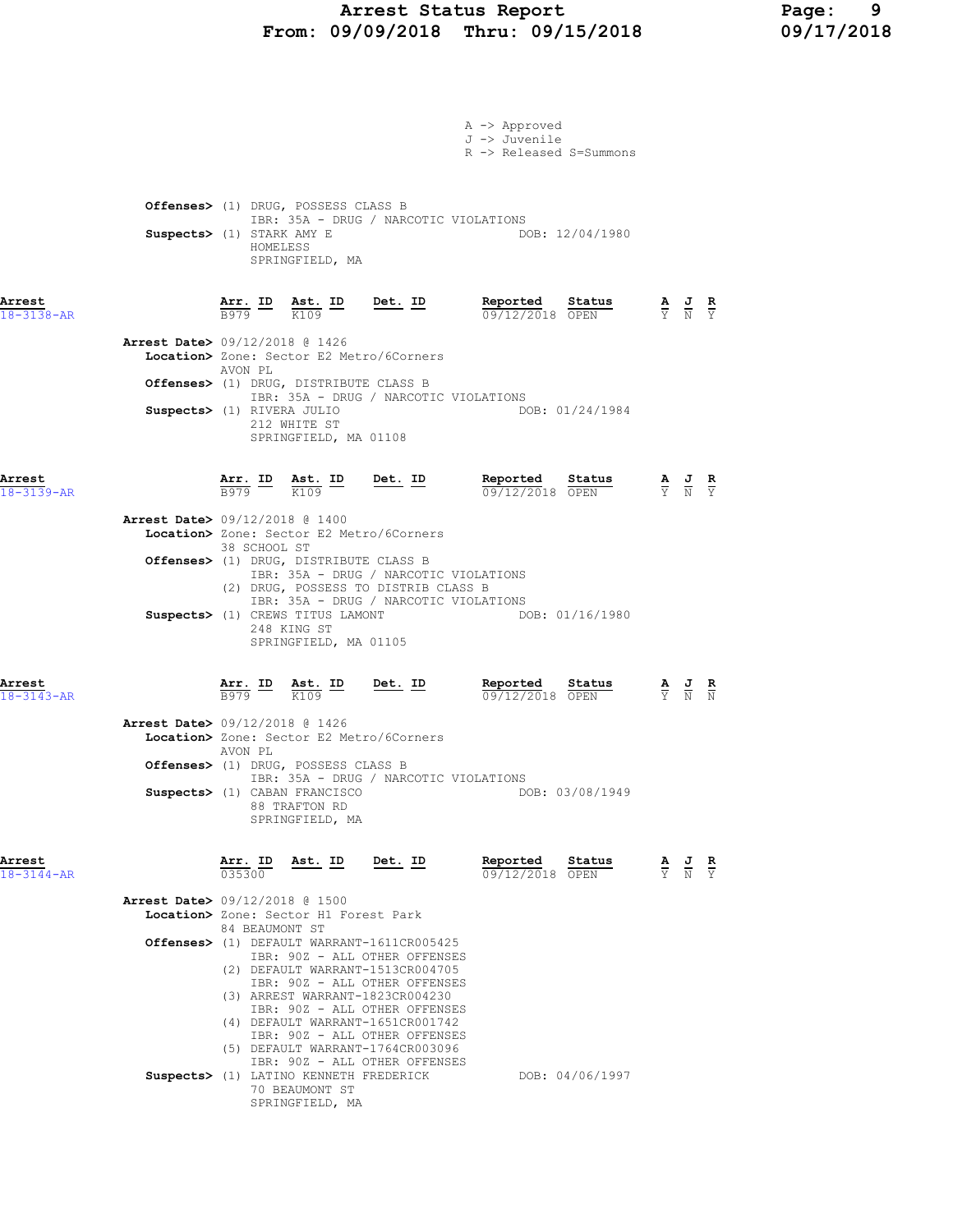### Arrest Status Report 10<br>19/09/2018 Thru: 09/15/2018 19/17/2018 From: 09/09/2018 Thru: 09/15/2018

Offenses> (1) Affray

|  | $A \rightarrow$ Approved |                                    |
|--|--------------------------|------------------------------------|
|  | J -> Juvenile            |                                    |
|  |                          | $R \rightarrow$ Released S=Summons |

| Arrest<br>$18 - 3145 - AR$ |                                          | Arr. ID<br>101951                  | Ast. ID<br>101948                                                                                                                              | Det. ID                                                                                                                                                                      | Reported<br>09/12/2018 OPEN                         | Status          | $\frac{\mathbf{A}}{\mathbf{Y}}$ $\frac{\mathbf{J}}{\mathbf{N}}$ $\frac{\mathbf{R}}{\mathbf{N}}$ |  |
|----------------------------|------------------------------------------|------------------------------------|------------------------------------------------------------------------------------------------------------------------------------------------|------------------------------------------------------------------------------------------------------------------------------------------------------------------------------|-----------------------------------------------------|-----------------|-------------------------------------------------------------------------------------------------|--|
|                            | <b>Arrest Date&gt;</b> 09/12/2018 @ 1654 | MAIN ST                            |                                                                                                                                                | Location> Zone: Sector E1 Metro/South End<br>BY MGM, STARBUCKS COFFEE COMPANY                                                                                                |                                                     |                 |                                                                                                 |  |
|                            |                                          |                                    | (2) STOP/YIELD, FAIL TO<br>(3) BREAKDOWN LANE VIOLATION<br>Suspects> (1) AVILES DAISEY M                                                       | Offenses> (1) LICENSE SUSPENDED, OP MV WITH<br>IBR: 99 - TRAFFIC, TOWN BY-LAW OFFENSES<br>IBR: 99 - TRAFFIC, TOWN BY-LAW OFFENSES<br>IBR: 99 - TRAFFIC, TOWN BY-LAW OFFENSES |                                                     | DOB: 07/23/1988 |                                                                                                 |  |
|                            |                                          |                                    | ***UNKNOWN***                                                                                                                                  | SPRINGFIELD, MA 01109-3441                                                                                                                                                   |                                                     |                 |                                                                                                 |  |
| Arrest<br>18-3146-AR       |                                          |                                    | $\frac{\text{Arr.}}{K456}$ ID $\frac{\text{Ast.}}{B979}$ ID Det. ID                                                                            |                                                                                                                                                                              | <u>Reported</u><br>09/12/2018 OPEN                  | Status          | $\frac{\mathbf{A}}{\mathbf{Y}}$ $\frac{\mathbf{J}}{\mathbf{N}}$ $\frac{\mathbf{R}}{\mathbf{Y}}$ |  |
|                            | <b>Arrest Date&gt;</b> 09/12/2018 @ 1735 | REAR<br>587 MAIN ST                |                                                                                                                                                | Location> Zone: Sector E1 Metro/South End                                                                                                                                    |                                                     |                 |                                                                                                 |  |
|                            |                                          |                                    | Offenses> (1) DRUG, POSSESS CLASS B<br>***UNKNOWN***<br>SPRINGFIELD, MA                                                                        | IBR: 35A - DRUG / NARCOTIC VIOLATIONS                                                                                                                                        | Suspects> (1) PLANKEY STEVEN ROBERT DOB: 04/18/1993 |                 |                                                                                                 |  |
| Arrest<br>18-3147-AR       |                                          |                                    | $\frac{\texttt{Arr.}}{101937}$ $\frac{\texttt{ Ast.}}{106895}$ Det. ID                                                                         |                                                                                                                                                                              | Reported<br>$09/11/2018$ OPEN                       | Status          | $\frac{\mathbf{A}}{\mathbf{Y}}$ $\frac{\mathbf{J}}{\mathbf{N}}$ $\frac{\mathbf{R}}{\mathbf{N}}$ |  |
|                            | <b>Arrest Date&gt;</b> 09/12/2018 @ 1758 | EAST COLUMBUS AVE                  | Suspects> (1) HOPPE HEATHER DAWN<br>179 SARGENT ST Apt. #2ND<br>HOLYOKE, MA 01040                                                              | Location> Zone: Sector E1 Metro/South End<br>Offenses> (1) ARREST WARRANT#1880CR00070<br>IBR: 90Z - ALL OTHER OFFENSES                                                       |                                                     | DOB: 12/31/1984 |                                                                                                 |  |
| Arrest<br>$18 - 3148 - AR$ | Arrest Date> 09/12/2018 @ 1910           | 8 BLAKE HILL ST                    | $\frac{\texttt{Arr. ID}}{109860}$ $\frac{\texttt{ Ast. ID}}{100621}$<br>Location> Zone: Sector H1 Forest Park<br>Offenses> (1) DEFAULT WARRANT | <u>Det.</u> ID                                                                                                                                                               | Reported<br>09/12/2018 OPEN                         | Status          | $\frac{\mathbf{A}}{\mathbf{Y}}$ $\frac{\mathbf{J}}{\mathbf{N}}$ $\frac{\mathbf{R}}{\mathbf{Y}}$ |  |
|                            |                                          | HOMELESS                           | Suspects> (1) JACKSON DEMICIA JANICE<br>UNKNOWN, MA                                                                                            | IBR: 90Z - ALL OTHER OFFENSES                                                                                                                                                |                                                     | DOB: 01/29/1987 |                                                                                                 |  |
| Arrest<br>$18 - 3151 - AR$ | Arrest Date> 09/12/2018 @ 2030           | Arr. ID<br>103493<br>UNION STATION | Ast. ID<br>109490<br>55 FRANK B MURRAY ST                                                                                                      | Det. ID<br>Location> Zone: Sector E1 Metro/South End                                                                                                                         | Reported<br>09/12/2018 OPEN                         | Status          | $\frac{\mathbf{A}}{\mathbf{Y}}$ $\frac{\mathbf{J}}{\mathbf{N}}$ $\frac{\mathbf{R}}{\mathbf{N}}$ |  |

IBR: 90Z - ALL OTHER OFFENSES

IBR: 13B - SIMPLE ASSAULT

(2) .A&B (Simple)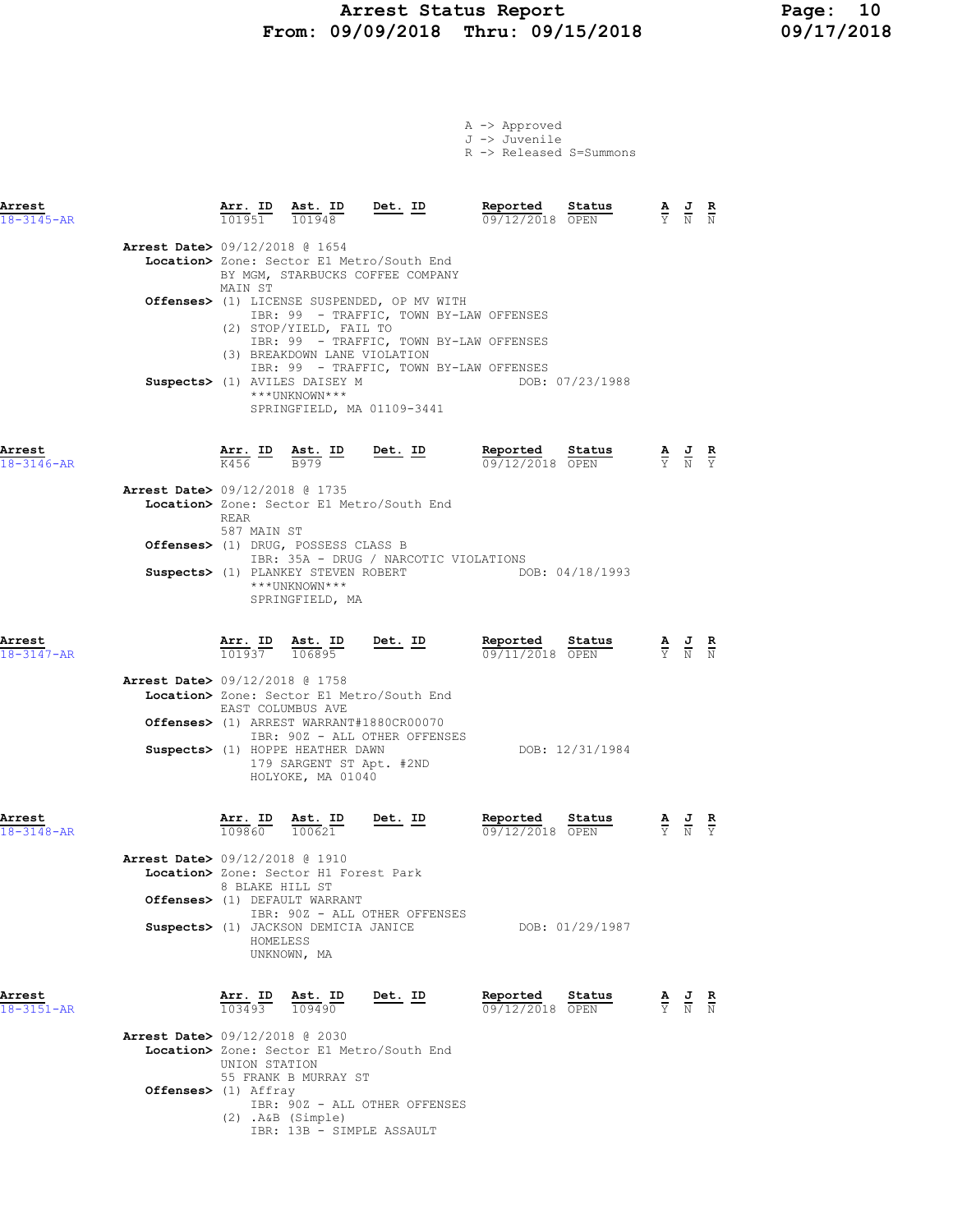## Arrest Status Report Page: 11 From: 09/09/2018 Thru: 09/15/2018 09/17/2018

|                                                              |                               |                                                                                                      |                                                                                                                                                      | A -> Approved                                                                                                                         |                                                                                                 |  |
|--------------------------------------------------------------|-------------------------------|------------------------------------------------------------------------------------------------------|------------------------------------------------------------------------------------------------------------------------------------------------------|---------------------------------------------------------------------------------------------------------------------------------------|-------------------------------------------------------------------------------------------------|--|
|                                                              |                               |                                                                                                      |                                                                                                                                                      | J -> Juvenile<br>R -> Released S=Summons                                                                                              |                                                                                                 |  |
|                                                              |                               | (3) DISORDERLY CONDUCT<br>Suspects> (1) HERNANDEZ JOHN<br>83 JOHNSON ST Apt. #2ND<br>SPRINGFIELD, MA | IBR: 90C - DISORDERLY CONDUCT                                                                                                                        | DOB: 09/06/2000                                                                                                                       |                                                                                                 |  |
| Arrest<br>$18 - 3155 - AR$                                   |                               |                                                                                                      | $\frac{\texttt{Arr.}}{\texttt{S461}}$ $\frac{\texttt{ID}}{\texttt{G889}}$ $\frac{\texttt{ID}}{\texttt{G889}}$ $\frac{\texttt{Det.}}{\texttt{D}}$     | Reported Status $\frac{0.09}{0.09}{13/2018}$                                                                                          | $\frac{\mathbf{A}}{\mathbf{Y}}$ $\frac{\mathbf{J}}{\mathbf{N}}$ $\frac{\mathbf{R}}{\mathbf{Y}}$ |  |
| <b>Arrest Date&gt;</b> 09/13/2018 @ 0930                     | 1647 MAIN ST                  | IFO GRAHAMS PACKAGE STORE INC                                                                        | Location> Zone: Sector E1 Metro/South End                                                                                                            |                                                                                                                                       |                                                                                                 |  |
|                                                              |                               |                                                                                                      | IBR: 90Z - ALL OTHER OFFENSES                                                                                                                        | <b>Offenses&gt;</b> (1) AGAWAM $DW#1744CR000819$ - POSSESSION OF HEROIN                                                               |                                                                                                 |  |
|                                                              | HOMELESS                      | SPRINGFIELD, MA                                                                                      |                                                                                                                                                      | Suspects> (1) WRIGHT RONALD MARVIN JR DOB: 04/06/1991                                                                                 |                                                                                                 |  |
| Arrest<br>$18 - 3156 - AR$<br>Arrest Date> 09/13/2018 @ 0956 |                               |                                                                                                      | $\frac{\texttt{Arr. ID}}{112491}$ $\frac{\texttt{ Ast. ID}}{107051}$ Det. ID                                                                         | Reported Status<br>09/13/2018 OPEN                                                                                                    | $\frac{\mathbf{A}}{\mathbf{Y}}$ $\frac{\mathbf{J}}{\mathbf{N}}$ $\frac{\mathbf{R}}{\mathbf{Y}}$ |  |
|                                                              | 212 EASTERN AVE               |                                                                                                      | Location> Zone: Sector F2 Old&Upper Hill                                                                                                             |                                                                                                                                       |                                                                                                 |  |
|                                                              |                               | Offenses> (1) ARREST WARRANT                                                                         | IBR: 90Z - ALL OTHER OFFENSES                                                                                                                        |                                                                                                                                       |                                                                                                 |  |
|                                                              |                               | Suspects> (1) NAYLOR MOSES I<br>212 EASTERN AVE Apt. #2<br>SPRINGFIELD, MA 01109                     |                                                                                                                                                      | DOB: 03/25/1986                                                                                                                       |                                                                                                 |  |
| Arrest<br>$18 - 3157 - AR$                                   |                               |                                                                                                      | $\frac{\texttt{Arr.}}{\texttt{D662}}$ ID $\frac{\texttt{ Ast.}}{\texttt{S461}}$ ID Det. ID                                                           | Reported Status<br>$\frac{\mathbf{A}}{\mathbf{Y}}$ $\frac{\mathbf{J}}{\mathbf{N}}$ $\frac{\mathbf{R}}{\mathbf{Y}}$<br>09/13/2018 OPEN |                                                                                                 |  |
| <b>Arrest Date&gt; 09/13/2018 @ 1105</b>                     | MATTOON ST                    |                                                                                                      | Location> Zone: Sector E2 Metro/6Corners                                                                                                             |                                                                                                                                       |                                                                                                 |  |
|                                                              |                               | Offenses> (1) DEFAULT WARRANT                                                                        | IBR: 90Z - ALL OTHER OFFENSES                                                                                                                        |                                                                                                                                       |                                                                                                 |  |
|                                                              |                               | Suspects> (1) RODRIGUEZ-GARCIA GILBERTO<br>66 MATTOON ST Apt. #22<br>SPRINGFIELD, MA                 |                                                                                                                                                      | DOB: 01/26/1982                                                                                                                       |                                                                                                 |  |
| Arrest<br>18-3158-AR                                         | <u>Arr. ID</u><br>B979        | $\frac{\text{Ast.}}{K456}$ ID                                                                        | <u>Det. ID</u>                                                                                                                                       | Reported<br>Status<br>09/13/2018 OPEN                                                                                                 | $\frac{\mathbf{A}}{\mathbf{Y}}$ $\frac{\mathbf{J}}{\mathbf{N}}$ $\frac{\mathbf{R}}{\mathbf{Y}}$ |  |
| <b>Arrest Date&gt;</b> 09/13/2018 @ 1115                     |                               | Location> Zone: Sector F1 McKnight/Bay                                                               |                                                                                                                                                      |                                                                                                                                       |                                                                                                 |  |
|                                                              | FAMILY DOLLAR<br>644 STATE ST | Offenses> (1) DRUG, DISTRIBUTE CLASS B                                                               | IBR: 35A - DRUG / NARCOTIC VIOLATIONS                                                                                                                |                                                                                                                                       |                                                                                                 |  |
|                                                              |                               |                                                                                                      | (2) DRUG, POSSESS TO DISTRIB CLASS B<br>IBR: 35A - DRUG / NARCOTIC VIOLATIONS<br>(3) CONSPIRACY TO VIOLATE DRUG LAW<br>IBR: 90Z - ALL OTHER OFFENSES |                                                                                                                                       |                                                                                                 |  |
|                                                              |                               |                                                                                                      | IBR: 90Z - ALL OTHER OFFENSES                                                                                                                        | (4) SPFLD STRAIGHT# 1823CR006264 A&B DW / A&B+60 SER INJURY                                                                           |                                                                                                 |  |
|                                                              |                               | Suspects> (1) JONES KACEY DAVON<br>286 ROSEWELL ST Apt. #3L<br>SPRINGFIELD, MA                       |                                                                                                                                                      | DOB: 08/28/1980                                                                                                                       |                                                                                                 |  |
| Arrest<br>18-3159-AR                                         | <u>Arr. ID</u><br>S461        | Ast. ID<br>103495                                                                                    | Det. ID                                                                                                                                              | Reported<br>Status<br>09/13/2018 OPEN                                                                                                 | $\frac{\mathbf{A}}{\mathbf{Y}}$ $\frac{\mathbf{J}}{\mathbf{N}}$ $\frac{\mathbf{R}}{\mathbf{Y}}$ |  |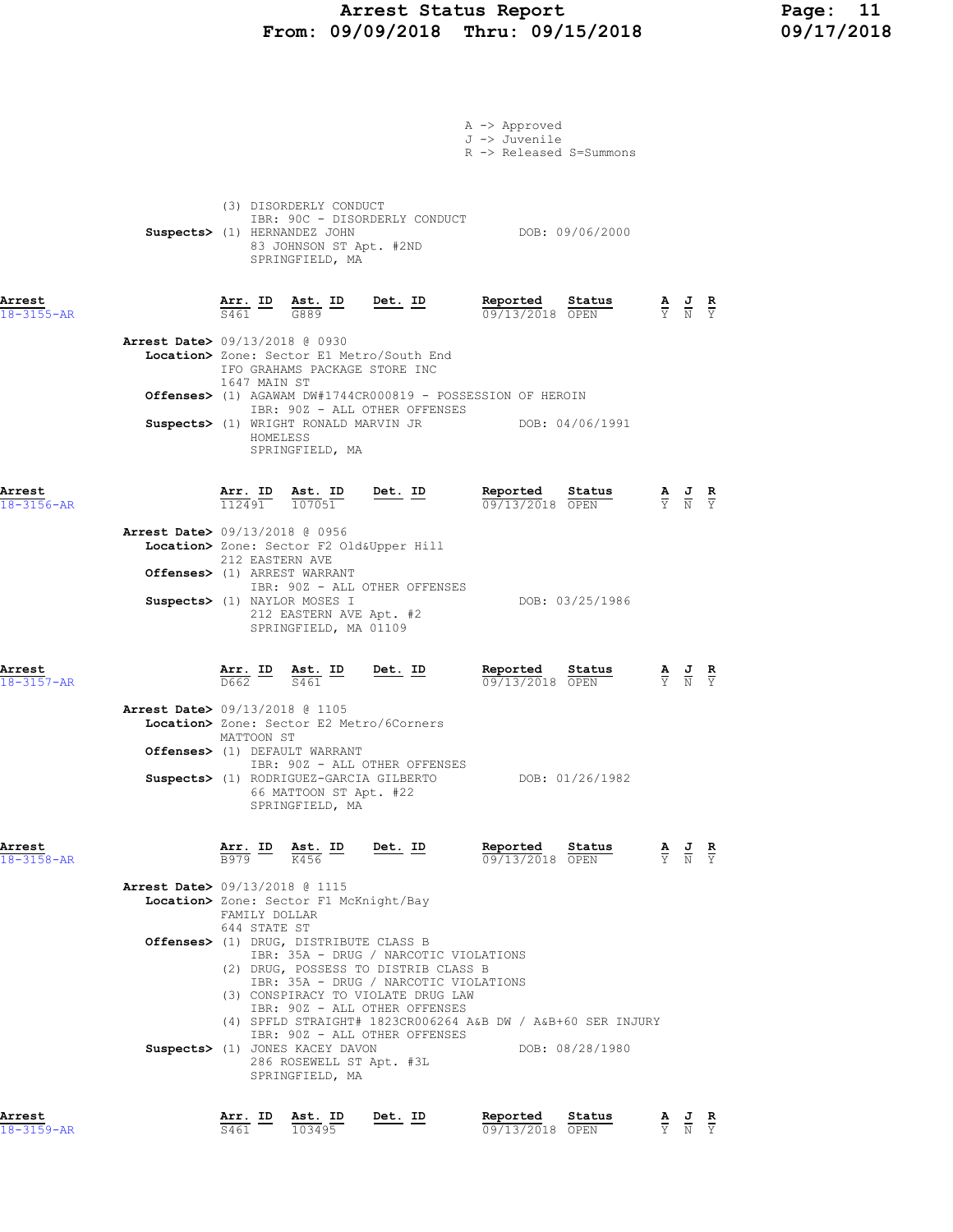## Arrest Status Report Page: 12 From: 09/09/2018 Thru: 09/15/2018 09/17/2018

|                            |                                                                                                                                                                                                                                                                                                                                                                     | A -> Approved<br>J -> Juvenile<br>R -> Released S=Summons  |                                                                                                       |  |
|----------------------------|---------------------------------------------------------------------------------------------------------------------------------------------------------------------------------------------------------------------------------------------------------------------------------------------------------------------------------------------------------------------|------------------------------------------------------------|-------------------------------------------------------------------------------------------------------|--|
|                            | <b>Arrest Date&gt;</b> 09/13/2018 @ 1400<br>Location> Zone: Sector E1 Metro/South End<br>17 CENTRAL ST<br><b>Offenses&gt;</b> (1) FUGITIVE FROM JUSTICE ON COURT WARRANT<br>IBR: 90Z - ALL OTHER OFFENSES<br>Suspects> (1) MOLINA LINDSEY MARIE<br>***UNKNOWN***<br>SPRINGFIELD, MA                                                                                 | DOB: 11/07/1982                                            |                                                                                                       |  |
| Arrest<br>18-3160-AR       | Det. ID<br>Arr. ID<br>$\frac{\text{Ast.}}{\text{G889}}$ ID<br>112495                                                                                                                                                                                                                                                                                                | Reported<br>Status<br>09/13/2018 OPEN                      | $\frac{\mathbf{A}}{\overline{Y}}$ $\frac{\mathbf{J}}{\overline{N}}$ $\frac{\mathbf{R}}{\overline{Y}}$ |  |
|                            | <b>Arrest Date&gt;</b> 09/13/2018 @ 1451<br>Location> Zone: Sector E1 Metro/South End<br>MAIN ST<br><b>Offenses&gt;</b> (1) DISORDERLY CONDUCT<br>IBR: 90C - DISORDERLY CONDUCT<br>(2) .A&B (Simple)<br>IBR: 13B - SIMPLE ASSAULT<br>Suspects> (1) PEGUES WALLACE<br>***UNKNOWN*** Apt. #1R<br>SPRINGFIELD, MA                                                      | DOB: 03/23/1969                                            |                                                                                                       |  |
| Arrest<br>18-3161-AR       | <u>Det. ID</u><br><u>Arr. ID</u><br>$\frac{\text{Ast.}}{100621}$<br>111535                                                                                                                                                                                                                                                                                          | Reported State<br>$\frac{0.9713}{0.00000}$ State<br>Status | $\frac{\mathbf{A}}{\mathbf{Y}}$ $\frac{\mathbf{J}}{\mathbf{N}}$ $\frac{\mathbf{R}}{\mathbf{Y}}$       |  |
|                            | <b>Arrest Date&gt;</b> 09/13/2018 @ 1710<br>Location> Zone: Sector H1 Forest Park<br>8 BLAKE HILL ST<br>Offenses> (1) DEFAULT WARRANT MV, RECEVING STOLEN PROPERTY<br>IBR: 90Z - ALL OTHER OFFENSES<br>(2) DEFAULT WARRANT DRUG, POSSESS CLASS A<br>IBR: 90Z - ALL OTHER OFFENSES<br>Suspects> (1) FUNK RENEE<br>HOMELESS<br>SPRINGFIELD, MA 01105                  | DOB: 10/24/1974                                            |                                                                                                       |  |
| Arrest<br>18-3162-AR       | Arr. ID<br>Ast. ID<br>Det. ID<br>092919                                                                                                                                                                                                                                                                                                                             | Reported<br>Status<br>09/13/2018 OPEN                      | $\underline{A}$ $\underline{J}$ $\underline{R}$<br>Y N Y                                              |  |
|                            | <b>Arrest Date&gt;</b> 09/13/2018 @ 1907<br>Location> Zone: Sector D2 Indian Orchard<br>278 MAIN IO ST<br>Offenses> (1) ARREST WARRANT<br>IBR: 90Z - ALL OTHER OFFENSES<br>(2) DEFAULT WARRANT<br>IBR: 90Z - ALL OTHER OFFENSES<br>(3) DEFAULT WARRANT<br>IBR: 90Z - ALL OTHER OFFENSES<br>Suspects> (1) MINNIE VERONICA<br>160 MAPLE ST Apt. #L<br>SPRINGFIELD, MA | DOB: 05/14/1983                                            |                                                                                                       |  |
| Arrest<br>$18 - 3164 - AR$ | Arr. ID<br>Ast. ID<br><u>Det. ID</u><br>111442<br>106895                                                                                                                                                                                                                                                                                                            | Reported<br>Status<br>09/13/2018 OPEN                      | $\frac{\mathbf{A}}{\mathbf{Y}}$ $\frac{\mathbf{J}}{\mathbf{N}}$ $\frac{\mathbf{R}}{\mathbf{Y}}$       |  |
|                            | <b>Arrest Date&gt;</b> 09/13/2018 @ 2006<br>Location> Zone: Sector C East Springfield<br>MCDONALDS HAMBURGERS RESTAURANTS #2<br>771 PAGE BLVD                                                                                                                                                                                                                       |                                                            |                                                                                                       |  |
|                            | Offenses> (1) ROBBERY, UNARMED<br>IBR: 120 - ROBBERY<br>(2) ROBBERY, ARMED<br>IBR: 120 - ROBBERY                                                                                                                                                                                                                                                                    |                                                            |                                                                                                       |  |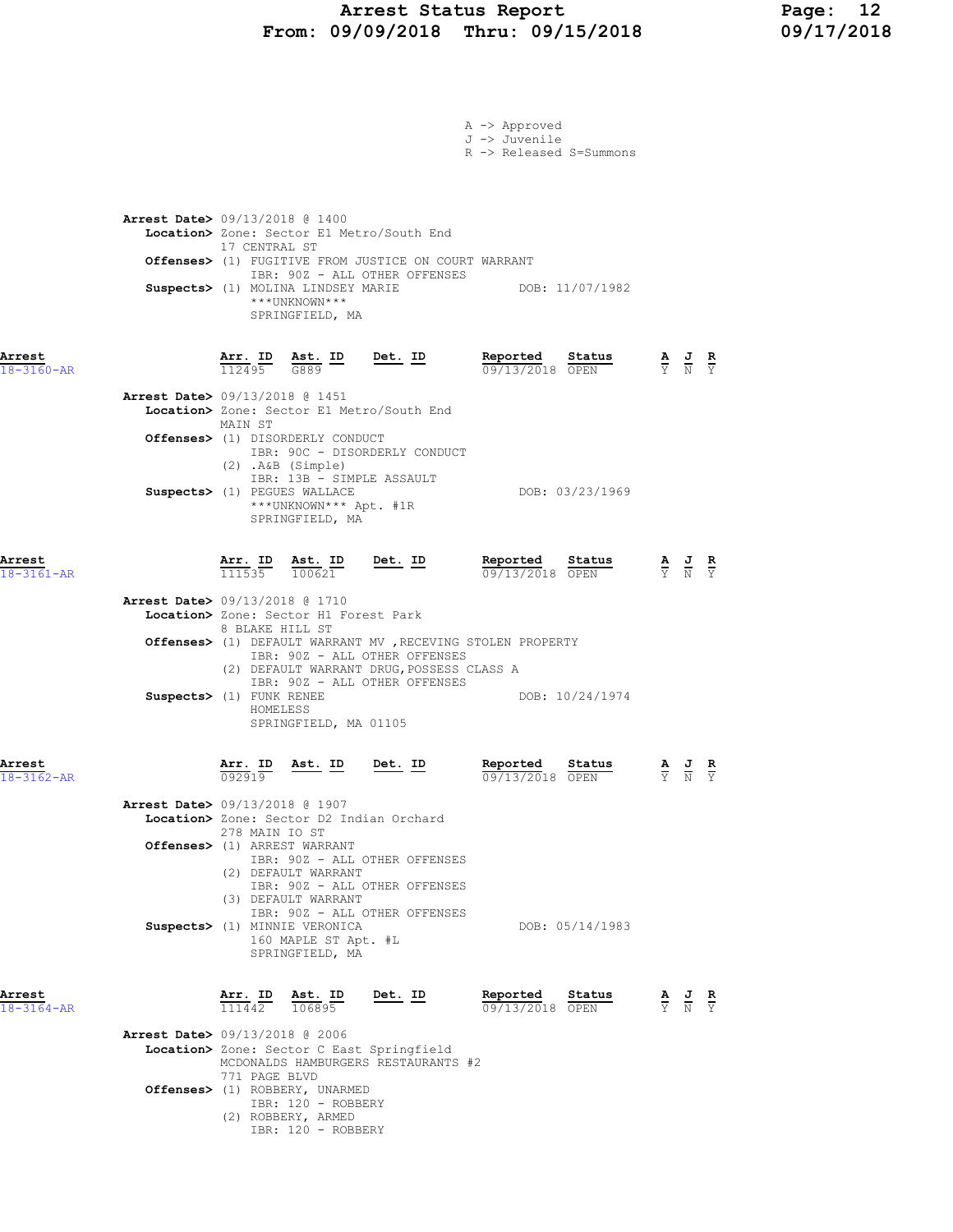### Arrest Status Report 13<br>19/09/2018 Thru: 09/15/2018 19/17/2018 From: 09/09/2018 Thru: 09/15/2018

|                            |                                          |                                                           |                                                                                                     |                                                                                                                                                                                                   | A -> Approved<br>J -> Juvenile<br>R -> Released S=Summons |                 |                                                                                                 |  |
|----------------------------|------------------------------------------|-----------------------------------------------------------|-----------------------------------------------------------------------------------------------------|---------------------------------------------------------------------------------------------------------------------------------------------------------------------------------------------------|-----------------------------------------------------------|-----------------|-------------------------------------------------------------------------------------------------|--|
|                            |                                          | HOMELESS                                                  | Suspects> (1) ASTOR ABDNER<br>HOLYOKE, MA 01040                                                     |                                                                                                                                                                                                   |                                                           | DOB: 02/08/1983 |                                                                                                 |  |
| Arrest<br>$18 - 3165 - AR$ |                                          |                                                           |                                                                                                     | $\frac{\texttt{Arr. ID}}{111533}$ $\frac{\texttt{ Ast. ID}}{111413}$ Det. ID                                                                                                                      | Reported Status<br>09/13/2018 OPEN                        |                 | $\frac{\mathbf{A}}{\mathbf{Y}}$ $\frac{\mathbf{J}}{\mathbf{N}}$ $\frac{\mathbf{R}}{\mathbf{Y}}$ |  |
|                            | <b>Arrest Date&gt; 09/13/2018 @ 1942</b> | 50 MAPLE ST                                               |                                                                                                     | Location> Zone: Sector E1 Metro/South End                                                                                                                                                         |                                                           |                 |                                                                                                 |  |
|                            |                                          |                                                           | Offenses> (1) ARREST WARRANT                                                                        | IBR: 90Z - ALL OTHER OFFENSES                                                                                                                                                                     |                                                           |                 |                                                                                                 |  |
|                            |                                          |                                                           | (2) ARREST WARRANT<br>(3) ARREST WARRANT<br>(4) ARREST WARRANT<br>118 ONTARIO ST<br>SPRINGFIELD, MA | IBR: 90Z - ALL OTHER OFFENSES<br>IBR: 90Z - ALL OTHER OFFENSES<br>IBR: 90Z - ALL OTHER OFFENSES<br>Suspects> (1) GODDARD KENNETH CHARLES                                                          |                                                           | DOB: 06/19/1990 |                                                                                                 |  |
| Arrest<br>$18 - 3166 - AR$ |                                          |                                                           | $\frac{\texttt{Arr. ID}}{111533}$ $\frac{\texttt{ Ast. ID}}{111413}$                                | $Det. ID$                                                                                                                                                                                         | Reported Status<br>09/13/2018 OPEN                        |                 | $\frac{\mathbf{A}}{\mathbf{Y}}$ $\frac{\mathbf{J}}{\mathbf{N}}$ $\frac{\mathbf{R}}{\mathbf{Y}}$ |  |
|                            | <b>Arrest Date&gt; 09/13/2018 @ 1942</b> | 50 MAPLE ST                                               |                                                                                                     | Location> Zone: Sector E1 Metro/South End                                                                                                                                                         |                                                           |                 |                                                                                                 |  |
|                            |                                          |                                                           | Offenses> (1) ARREST WARRANT<br>Suspects> (1) SCIBELLI ALYSSA                                       | IBR: 90Z - ALL OTHER OFFENSES                                                                                                                                                                     |                                                           | DOB: 01/02/1991 |                                                                                                 |  |
|                            |                                          |                                                           | 507 APPLETON ST<br>HOLYOKE, MA 01040                                                                |                                                                                                                                                                                                   |                                                           |                 |                                                                                                 |  |
| Arrest<br>$18 - 3167 - AR$ |                                          | $\frac{\text{Arr.}}{109860}$ $\frac{\text{dst.}}{106026}$ | Ast. ID                                                                                             | $Det. ID$                                                                                                                                                                                         | Reported<br>09/13/2018 OPEN                               | Status          | $\frac{\mathbf{A}}{\mathbf{Y}}$ $\frac{\mathbf{J}}{\mathbf{N}}$ $\frac{\mathbf{R}}{\mathbf{Y}}$ |  |
|                            | Arrest Date> 09/13/2018 @ 2105           |                                                           | Location> Zone: Sector H1 Forest Park                                                               |                                                                                                                                                                                                   |                                                           |                 |                                                                                                 |  |
|                            |                                          | WOODSIDE TER                                              | Offenses> (1) DEFAULT WARRANT<br>(3) TURN, IMPROPER                                                 | IBR: 90Z - ALL OTHER OFFENSES<br>(2) FIREARM WITHOUT FID CARD, POSSESS<br>IBR: 520 - WEAPON LAW VIOLATIONS                                                                                        |                                                           |                 |                                                                                                 |  |
|                            |                                          |                                                           |                                                                                                     | IBR: 99 - TRAFFIC, TOWN BY-LAW OFFENSES<br>(4) POSSESSION AMMO W/O ID (MACE + AMMO)<br>IBR: 90Z - ALL OTHER OFFENSES<br>(5) UNLICENSED OPERATION OF MV<br>IBR: 99 - TRAFFIC, TOWN BY-LAW OFFENSES |                                                           |                 |                                                                                                 |  |
|                            |                                          |                                                           | Suspects> (1) HOWARD MAURICE D<br>116 BELMONT AVE Apt. #3L<br>SPRINGFIELD, MA                       |                                                                                                                                                                                                   |                                                           | DOB: 06/18/1994 |                                                                                                 |  |
| Arrest<br>18-3169-AR       |                                          | 111499                                                    | <u>Arr. ID Ast. ID Det. ID</u><br>101947                                                            |                                                                                                                                                                                                   | Reported<br>09/14/2018 OPEN                               | Status          | $\frac{\mathbf{A}}{\mathbf{Y}}$ $\frac{\mathbf{J}}{\mathbf{N}}$ $\frac{\mathbf{R}}{\mathbf{Y}}$ |  |
|                            | <b>Arrest Date&gt; 09/14/2018 @ 0235</b> | ADOLFOS                                                   | 254 WORTHINGTON ST                                                                                  | Location> Zone: Sector E1 Metro/South End                                                                                                                                                         |                                                           |                 |                                                                                                 |  |
|                            | Offenses> (1) .A&B (Simple)              |                                                           |                                                                                                     |                                                                                                                                                                                                   |                                                           |                 |                                                                                                 |  |

 IBR: 13B - SIMPLE ASSAULT (2) DISORDERLY CONDUCT

IBR: 90C - DISORDERLY CONDUCT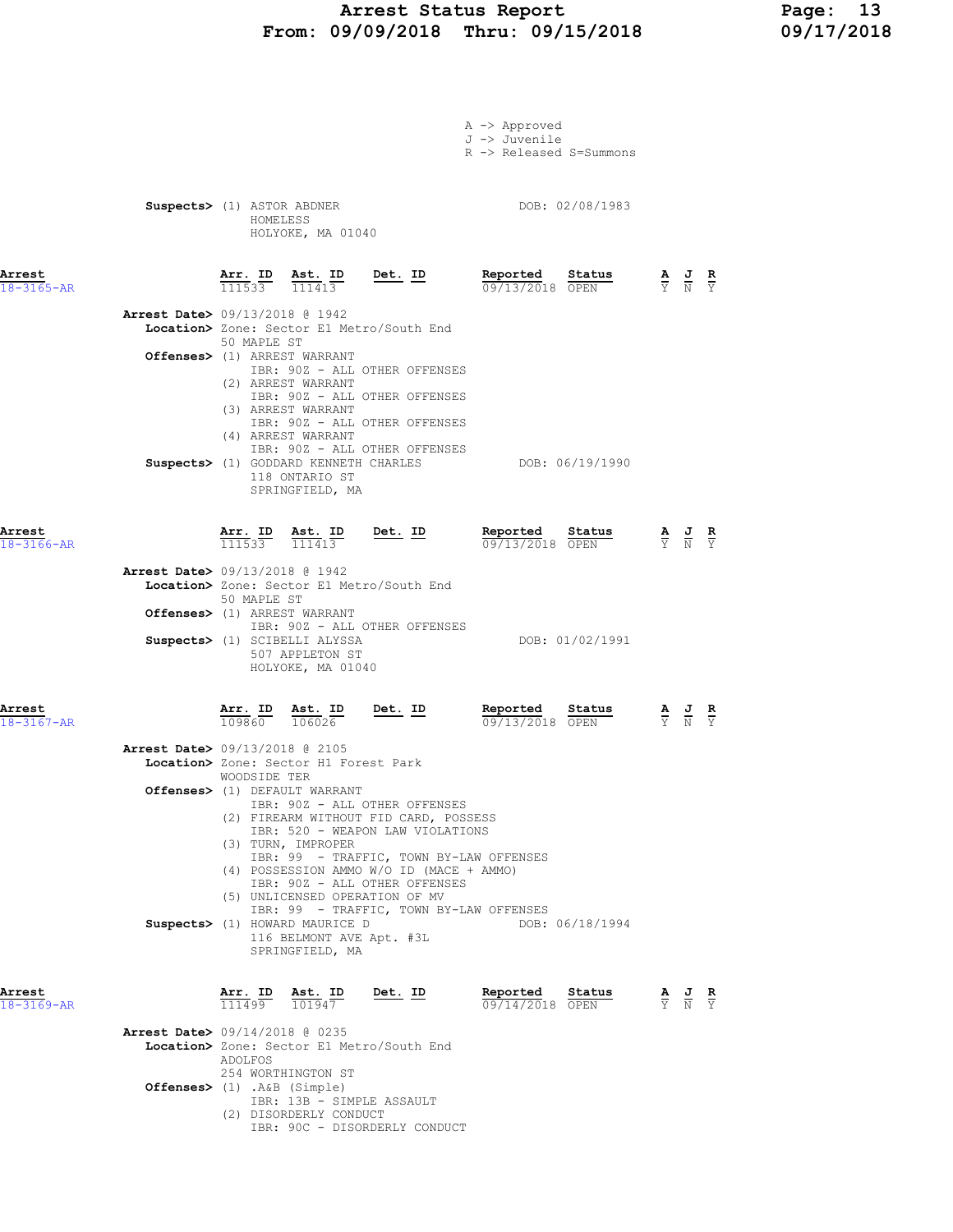## Arrest Status Report Page: 14 From: 09/09/2018 Thru: 09/15/2018 09/17/2018

|                                          |                               |                                                                                                               |                                                                                                    | A -> Approved<br>J -> Juvenile<br>R -> Released S=Summons                                                                                                                                                                                                                                                                                            |                                                                                                 |  |
|------------------------------------------|-------------------------------|---------------------------------------------------------------------------------------------------------------|----------------------------------------------------------------------------------------------------|------------------------------------------------------------------------------------------------------------------------------------------------------------------------------------------------------------------------------------------------------------------------------------------------------------------------------------------------------|-------------------------------------------------------------------------------------------------|--|
|                                          |                               | 192 WESTBROOK DR<br>SPRINGFIELD, MA                                                                           |                                                                                                    | Suspects> (1) FLANAGAN-BURNO JOHNMICHAEL DOB: 02/14/1992                                                                                                                                                                                                                                                                                             |                                                                                                 |  |
| Arrest<br>$18 - 3171 - AR$               |                               |                                                                                                               | $\frac{\texttt{Arr.}}{\text{M467}}$ ID $\frac{\texttt{ Ast.}}{\text{B218}}$ ID Det. ID             | Reported Status<br><b>Reported</b> Status $\frac{A}{V}$ J R<br>$\frac{D}{V}$ $\frac{3}{V}$ T R                                                                                                                                                                                                                                                       |                                                                                                 |  |
| <b>Arrest Date&gt;</b> 09/14/2018 @ 0655 | 90 NEWFIELD RD                |                                                                                                               | Location> Zone: Sector G1 P.P./Boston Rd.                                                          |                                                                                                                                                                                                                                                                                                                                                      |                                                                                                 |  |
|                                          |                               | Suspects> (1) VEILLETTE THOMAS A<br>210 OAK GROVE AVE<br>SPRINGFIELD, MA 01109                                | IBR: 90Z - ALL OTHER OFFENSES                                                                      | <b>Offenses&gt;</b> (1) ARREST WARRANT #1879CR00428 DISTRIBUTE COCAINE<br>DOB: 01/18/1983                                                                                                                                                                                                                                                            |                                                                                                 |  |
| Arrest<br>$18 - 3172 - AR$               |                               | $\frac{\texttt{Arr.}}{112481}$ ast. ID<br>$\frac{\texttt{Ast.}}{B602}$                                        | Det. ID                                                                                            | Reported Status<br><b>Reported Status A J R</b> $\frac{1}{0.9}$ <b>A J R</b> $\frac{1}{10}$ <b>R</b> $\frac{1}{10}$ <b>R</b> $\frac{1}{10}$ <b>R</b> $\frac{1}{10}$ <b>R</b> $\frac{1}{10}$ <b>R</b> $\frac{1}{10}$ <b>R</b> $\frac{1}{10}$ <b>R</b> $\frac{1}{10}$ <b>R</b> $\frac{1}{10}$ <b>R</b> $\frac{1}{10}$ <b>R</b> $\frac{1}{10}$ <b>R</b> |                                                                                                 |  |
| Arrest Date> 09/14/2018 @ 0928           | MAPLE COMMONS<br>60 SCHOOL ST |                                                                                                               | Location> Zone: Sector E2 Metro/6Corners                                                           |                                                                                                                                                                                                                                                                                                                                                      |                                                                                                 |  |
|                                          |                               | Offenses> (1) DEFAULT WARRANT<br>(2) DEFAULT WARRANT                                                          | IBR: 90Z - ALL OTHER OFFENSES<br>IBR: 90Z - ALL OTHER OFFENSES                                     |                                                                                                                                                                                                                                                                                                                                                      |                                                                                                 |  |
| Suspects> (1) HALL DONALD                |                               | 29 ALDEN ST Apt. #1A<br>SPRINGFIELD, MA                                                                       |                                                                                                    | DOB: 11/16/1977                                                                                                                                                                                                                                                                                                                                      |                                                                                                 |  |
| Arrest<br>$18 - 3173 - AR$               |                               | $\frac{\text{Arr.}}{035300}$ $\frac{\text{ Ast.}}{106673}$                                                    | $\underbrace{\text{Est.}}$ ID Det. ID                                                              | Reported Status<br>09/14/2018 OPEN                                                                                                                                                                                                                                                                                                                   | $\frac{\mathbf{A}}{\mathbf{Y}}$ $\frac{\mathbf{J}}{\mathbf{N}}$ $\frac{\mathbf{R}}{\mathbf{Y}}$ |  |
| Arrest Date> 09/14/2018 @ 0915           |                               | Location> Zone: Sector H1 Forest Park<br>82 FORT PLEASANT AVE                                                 |                                                                                                    |                                                                                                                                                                                                                                                                                                                                                      |                                                                                                 |  |
|                                          |                               | Suspects> (1) RIVERA-ROJAS VICTOR OMAR<br>422 ORANGE ST<br>READING, PA 19602                                  | Offenses> (1) ARREST WARRANT-1823CR005441<br>IBR: 90Z - ALL OTHER OFFENSES                         | DOB: 02/05/1988                                                                                                                                                                                                                                                                                                                                      |                                                                                                 |  |
| Arrest<br>$18 - 3174 - AR$               |                               |                                                                                                               | $\frac{\texttt{Arr. ID}}{106661}$ $\frac{\texttt{ Ast. ID}}{T736}$ $\frac{\texttt{Det. ID}}{T736}$ | Reported Status<br>09/14/2018 OPEN                                                                                                                                                                                                                                                                                                                   | $\frac{\mathbf{A}}{\mathbf{Y}}$ $\frac{\mathbf{J}}{\mathbf{N}}$ $\frac{\mathbf{R}}{\mathbf{Y}}$ |  |
| <b>Arrest Date&gt;</b> 09/14/2018 @ 1228 | MAIN ST                       |                                                                                                               | Location> Zone: Sector A N. End/Memorial                                                           |                                                                                                                                                                                                                                                                                                                                                      |                                                                                                 |  |
|                                          |                               | Offenses> (1) DRUG, POSSESS CLASS A<br>Suspects> (1) SANCHEZ WALESKA<br>89 ROBERT DYER CIR<br>SPRINGFIELD, MA | IBR: 35A - DRUG / NARCOTIC VIOLATIONS                                                              | DOB: 08/05/1978                                                                                                                                                                                                                                                                                                                                      |                                                                                                 |  |
| Arrest<br>18-3175-AR                     |                               |                                                                                                               | $\frac{\texttt{Arr. ID}}{106895}$ $\frac{\texttt{ Ast. ID}}{51390}$ Det. ID                        | Reported<br><b>Status A J R</b><br>OPEN Y N N<br>09/14/2018 OPEN                                                                                                                                                                                                                                                                                     |                                                                                                 |  |
| <b>Arrest Date&gt;</b> 09/14/2018 @ 1244 |                               | Location> Zone: Sector F1 McKnight/Bay<br>1046 WORTHINGTON ST                                                 |                                                                                                    |                                                                                                                                                                                                                                                                                                                                                      |                                                                                                 |  |
|                                          |                               | Suspects> (1) WILLIAMS LLOYD H                                                                                | Offenses> (1) DEFAULT WARRANT-#1820CR000767<br>IBR: 90Z - ALL OTHER OFFENSES                       | DOB: 11/12/1984                                                                                                                                                                                                                                                                                                                                      |                                                                                                 |  |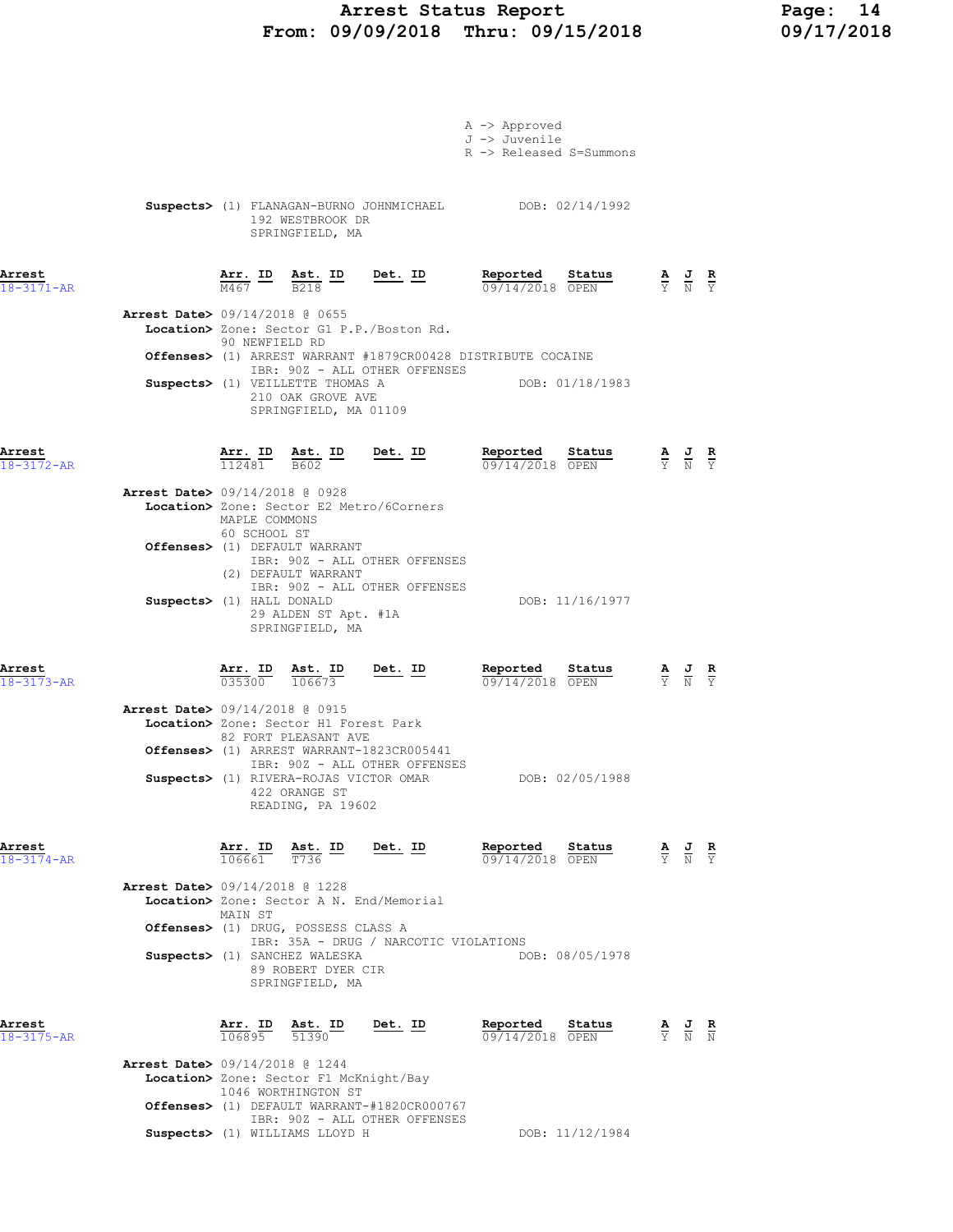### Arrest Status Report Page: 15 From: 09/09/2018 Thru: 09/15/2018

|                                          |                                   |                                                                                                           |                                                                                                                               | A -> Approved<br>J -> Juvenile<br>R -> Released S=Summons  |                                                                                                 |  |
|------------------------------------------|-----------------------------------|-----------------------------------------------------------------------------------------------------------|-------------------------------------------------------------------------------------------------------------------------------|------------------------------------------------------------|-------------------------------------------------------------------------------------------------|--|
|                                          |                                   | 71 CLANTOY ST                                                                                             | SPRINGFIELD, MA 01104-2445                                                                                                    |                                                            |                                                                                                 |  |
| Arrest<br>$18 - 3176 - AR$               |                                   |                                                                                                           | $\frac{\texttt{Arr. ID}}{035300}$ $\frac{\texttt{ Ast. ID}}{W383}$ Det. ID                                                    | Reported Status<br>09/14/2018 OPEN                         | $\frac{\mathbf{A}}{\mathbf{Y}}$ $\frac{\mathbf{J}}{\mathbf{N}}$ $\frac{\mathbf{R}}{\mathbf{N}}$ |  |
| <b>Arrest Date&gt;</b> 09/14/2018 @ 1305 | 34 BELMONT AVE                    | Location> Zone: Sector H1 Forest Park                                                                     |                                                                                                                               |                                                            |                                                                                                 |  |
|                                          | Suspects> (1) AUGUST MARIAH       | Offenses> (1) DRUG, POSSESS CLASS A<br>55 NORMAN ST<br>SPRINGFIELD, MA                                    | IBR: 35A - DRUG / NARCOTIC VIOLATIONS                                                                                         | DOB: 07/12/1986                                            |                                                                                                 |  |
| Arrest<br>18-3177-AR                     | $\frac{\texttt{Arr. ID}}{100621}$ | <u>Ast. ID</u><br>109819                                                                                  | $Det. ID$                                                                                                                     | Reported Status<br>09/14/2018 OPEN                         | $\frac{\mathbf{A}}{\mathbf{Y}}$ $\frac{\mathbf{J}}{\mathbf{N}}$ $\frac{\mathbf{R}}{\mathbf{N}}$ |  |
| Arrest Date> 09/14/2018 @ 1733           | INTERSECTION<br>60 BELMONT AVE    | Location> Zone: Sector H1 Forest Park                                                                     |                                                                                                                               |                                                            |                                                                                                 |  |
|                                          |                                   | (2) INSPECTION/STICKER, NO                                                                                | Offenses> (1) LICENSE SUSPENDED/REVOKED, OP MV WITH                                                                           | IBR: 99 - TRAFFIC, TOWN BY-LAW OFFENSES                    |                                                                                                 |  |
|                                          |                                   | Suspects> (1) HARRIS MICHAEL<br>284 OAKLAND ST Apt. #4<br>SPRINGFIELD, MA                                 |                                                                                                                               | IBR: 99 - TRAFFIC, TOWN BY-LAW OFFENSES<br>DOB: 08/06/1982 |                                                                                                 |  |
| Arrest<br>$18 - 3178 - AR$               | $\frac{\text{Arr. ID}}{101939}$   | <u>Ast. ID Det. ID</u>                                                                                    |                                                                                                                               | Reported<br>Status<br>09/14/2018 OPEN                      | $\frac{\mathbf{A}}{\mathbf{Y}}$ $\frac{\mathbf{J}}{\mathbf{N}}$ $\frac{\mathbf{R}}{\mathbf{Y}}$ |  |
| <b>Arrest Date&gt;</b> 09/14/2018 @ 1748 |                                   | 1290 ST JAMES AVE                                                                                         | Location> Zone: Sector B2 Liberty Heights<br>WENDYS OLD FASHIONED HAMBURGERS #3                                               |                                                            |                                                                                                 |  |
|                                          |                                   | Offenses> (1) DEFAULT WARRANT<br>Suspects> (1) GOODREAU MELISSA<br>43 BALDWIN ST<br>SPRINGFIELD, MA 01104 | IBR: 90Z - ALL OTHER OFFENSES                                                                                                 | DOB: 10/03/1981                                            |                                                                                                 |  |
| Arrest<br>$18 - 3179 - AR$               |                                   | $\frac{\texttt{Arr. ID}}{111535}$ $\frac{\texttt{ Ast. ID}}{100621}$                                      | Det. ID                                                                                                                       | Reported<br>Status<br>09/14/2018 OPEN                      | $\frac{\mathbf{A}}{\mathbf{Y}}$ $\frac{\mathbf{J}}{\mathbf{N}}$ $\frac{\mathbf{R}}{\mathbf{Y}}$ |  |
| <b>Arrest Date&gt;</b> 09/14/2018 @ 1755 |                                   | Location> Zone: Sector H1 Forest Park<br>SOUTH END PACKAGE STORE INC<br>32 FORT PLEASANT AVE              |                                                                                                                               |                                                            |                                                                                                 |  |
|                                          | Suspects> (1) ZAMOT STEVEN        | 44 EVERETT ST Apt. #1FLR                                                                                  | <b>Offenses&gt;</b> (1) DEFAULT WARRANT (DOCKET#:1817CR001474)<br>IBR: 90Z - ALL OTHER OFFENSES<br>SPRINGFIELD, MA 01104-3426 | DOB: 11/29/1991                                            |                                                                                                 |  |
| Arrest<br>18-3180-AR                     | Arr. ID<br>$\frac{103493}{}$      | Ast. ID<br>109821                                                                                         | <u>Det. ID</u>                                                                                                                | Reported<br>Status<br>09/14/2018 OPEN                      | $\frac{\mathbf{A}}{\mathbf{Y}}$ $\frac{\mathbf{J}}{\mathbf{N}}$ $\frac{\mathbf{R}}{\mathbf{Y}}$ |  |
| Arrest Date> 09/14/2018 @ 1820           | 12 GROVE ST                       |                                                                                                           | Location> Zone: Sector A N. End/Memorial                                                                                      |                                                            |                                                                                                 |  |

IBR: 90Z - ALL OTHER OFFENSES

Offenses> (1) DEFAULT WARRANT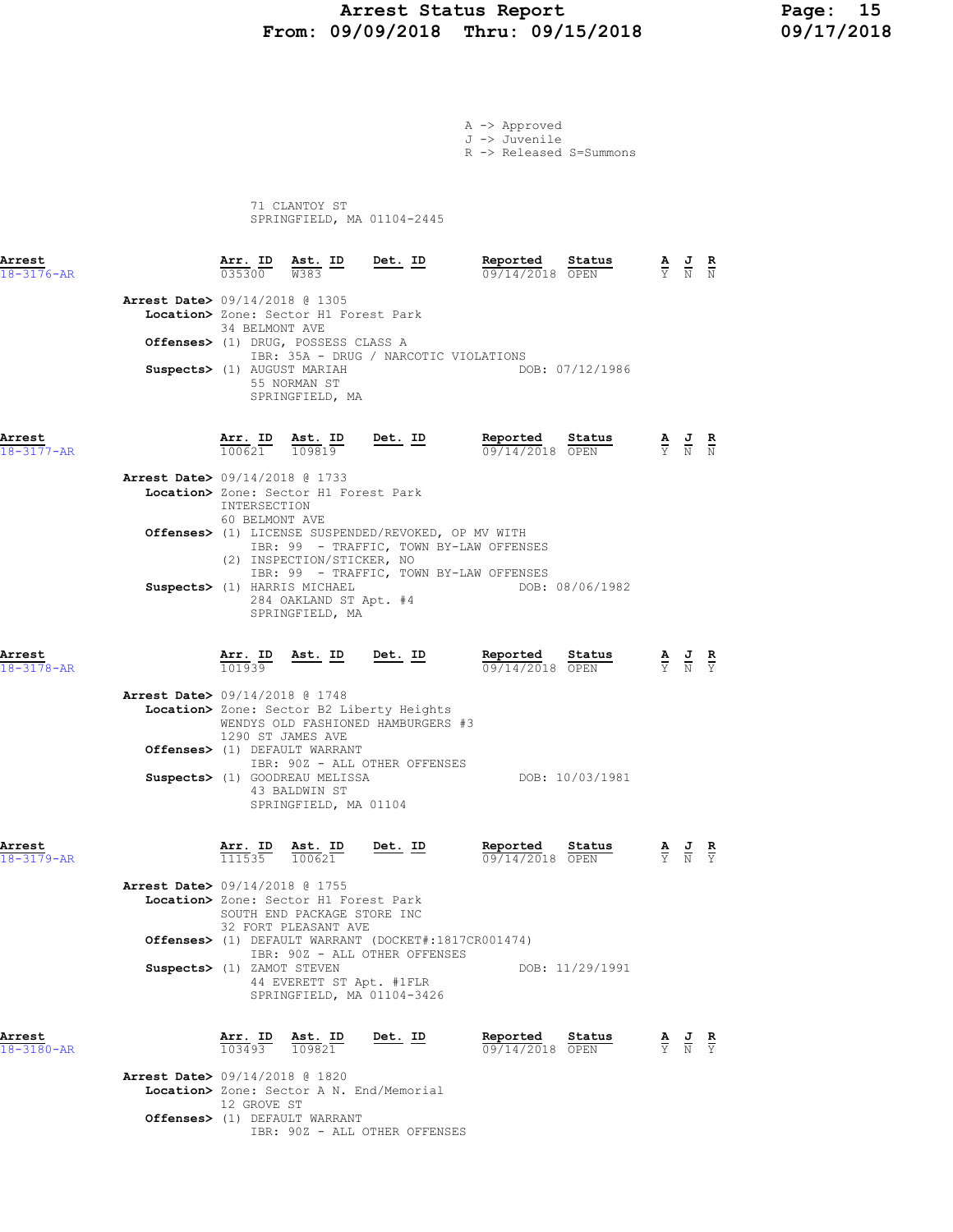### Arrest Status Report Page: 16 From: 09/09/2018 Thru: 09/15/2018

|                            |                                                               |                                 |                                                                                                                                             |                | A -> Approved<br>J -> Juvenile                                                     | R -> Released S=Summons                                                           |                                                                                                 |  |
|----------------------------|---------------------------------------------------------------|---------------------------------|---------------------------------------------------------------------------------------------------------------------------------------------|----------------|------------------------------------------------------------------------------------|-----------------------------------------------------------------------------------|-------------------------------------------------------------------------------------------------|--|
|                            |                                                               |                                 | IBR: 90Z - ALL OTHER OFFENSES<br>Suspects> (1) VALENTIN RAFAEL<br>25 MASSASOIT PL Apt. #2ND<br>SPRINGFIELD, MA                              |                |                                                                                    | (2) ARREST WARRANT-1823CR006266, RECEIVE STOLEN PROPERTY +1200<br>DOB: 08/02/1978 |                                                                                                 |  |
| Arrest<br>$18 - 3182 - AR$ |                                                               | Arr. ID<br>109839               | Ast. ID<br>$\frac{111413}$                                                                                                                  | Det. ID        | Reported                                                                           | Status<br>09/14/2018 OPEN                                                         | $\frac{\mathbf{A}}{\mathbf{Y}}$ $\frac{\mathbf{J}}{\mathbf{N}}$ $\frac{\mathbf{R}}{\mathbf{Y}}$ |  |
|                            | <b>Arrest Date&gt;</b> 09/14/2018 @ 1841                      | 130 PEARL ST                    | Location> Zone: Sector E2 Metro/6Corners<br>Offenses> (1) A&B ON POLICE OFFICER                                                             |                |                                                                                    |                                                                                   |                                                                                                 |  |
|                            |                                                               |                                 | IBR: 13B - SIMPLE ASSAULT<br>(2) ASSAULT W/DANGEROUS WEAPON<br>IBR: 13A - AGGRAVATED ASSAULT<br>Suspects> (1) REILLY MATTHEW F              |                |                                                                                    | DOB: 07/08/1985                                                                   |                                                                                                 |  |
|                            |                                                               |                                 | 83 HAMPDEN<br>OTHER, MA                                                                                                                     |                |                                                                                    |                                                                                   |                                                                                                 |  |
| Arrest<br>$18 - 3183 - AR$ |                                                               | Arr. ID<br>$\frac{111413}{ }$   | Ast. ID<br>054983                                                                                                                           | $Det. ID$      | Reported                                                                           | Status<br>09/14/2018 OPEN                                                         | $\frac{\mathbf{A}}{\mathbf{Y}}$ $\frac{\mathbf{J}}{\mathbf{N}}$ $\frac{\mathbf{R}}{\mathbf{Y}}$ |  |
|                            | Arrest Date> 09/14/2018 @ 1840<br>Offenses> (1) .A&B (Simple) | PARAMOUNT PIZZA<br>1659 MAIN ST | Location> Zone: Sector E1 Metro/South End                                                                                                   |                |                                                                                    |                                                                                   |                                                                                                 |  |
|                            |                                                               |                                 | IBR: 13B - SIMPLE ASSAULT<br>(2) MOTOR VEH, MALICIOUS DAMAGE TO<br>Suspects> (1) SANTANA ANDREW                                             |                | IBR: 290 - DESTRUCTION / DAMAGE / VANDALI                                          | DOB: 06/15/1990                                                                   |                                                                                                 |  |
|                            |                                                               |                                 | 370 MAPLE ST Apt. #310<br>HOLYOKE, MA 01040                                                                                                 |                |                                                                                    |                                                                                   |                                                                                                 |  |
| Arrest<br>$18 - 3185 - AR$ |                                                               | $\frac{\text{Arr.}}{103391}$    | <u>Ast. ID</u>                                                                                                                              | <u>Det. ID</u> | Reported                                                                           | Status<br>09/14/2018 OPEN                                                         | $\frac{\mathbf{A}}{\mathbf{Y}}$ $\frac{\mathbf{J}}{\mathbf{N}}$ $\frac{\mathbf{R}}{\mathbf{Y}}$ |  |
|                            | <b>Arrest Date&gt;</b> 09/14/2018 @ 1850                      | BERKSHIRE AVE                   | Location> Zone: Sector G1 P.P./Boston Rd.<br>Offenses> (1) DEFAULT WARRANT<br>IBR: 90Z - ALL OTHER OFFENSES<br>(2) ARREST WARRANT           |                |                                                                                    |                                                                                   |                                                                                                 |  |
|                            |                                                               |                                 | IBR: 90Z - ALL OTHER OFFENSES<br>(3) ARREST WARRANT<br>IBR: 90Z - ALL OTHER OFFENSES<br>(4) ARREST WARRANT<br>IBR: 90Z - ALL OTHER OFFENSES |                |                                                                                    |                                                                                   |                                                                                                 |  |
|                            |                                                               | (6) SPEEDING                    | (5) LICENSE SUSPENDED, OP MV WITH<br>Suspects> (1) MIRANDA MORGAN R<br>175 WALNUT ST                                                        |                | IBR: 99 - TRAFFIC, TOWN BY-LAW OFFENSES<br>IBR: 99 - TRAFFIC, TOWN BY-LAW OFFENSES | DOB: 09/05/1968                                                                   |                                                                                                 |  |
| Arrest<br>18-3186-AR       |                                                               |                                 | SPRINGFIELD, MA<br>$\frac{\texttt{Arr.}}{106772}$ $\frac{\texttt{ Ast.}}{H544}$ $\frac{\texttt{ID}}{H544}$ $\frac{\texttt{Det.}}{H544}$     |                |                                                                                    | Reported Status<br>09/14/2018 OPEN                                                | $\frac{\mathbf{A}}{\mathbf{Y}}$ $\frac{\mathbf{J}}{\mathbf{N}}$ $\frac{\mathbf{R}}{\mathbf{Y}}$ |  |
|                            | <b>Arrest Date&gt; 09/14/2018 @ 1905</b>                      | PEARL ST                        | Location> Zone: Sector E2 Metro/6Corners                                                                                                    |                |                                                                                    |                                                                                   |                                                                                                 |  |

IBR: 90Z - ALL OTHER OFFENSES

Offenses> (1) ARREST WARRANT